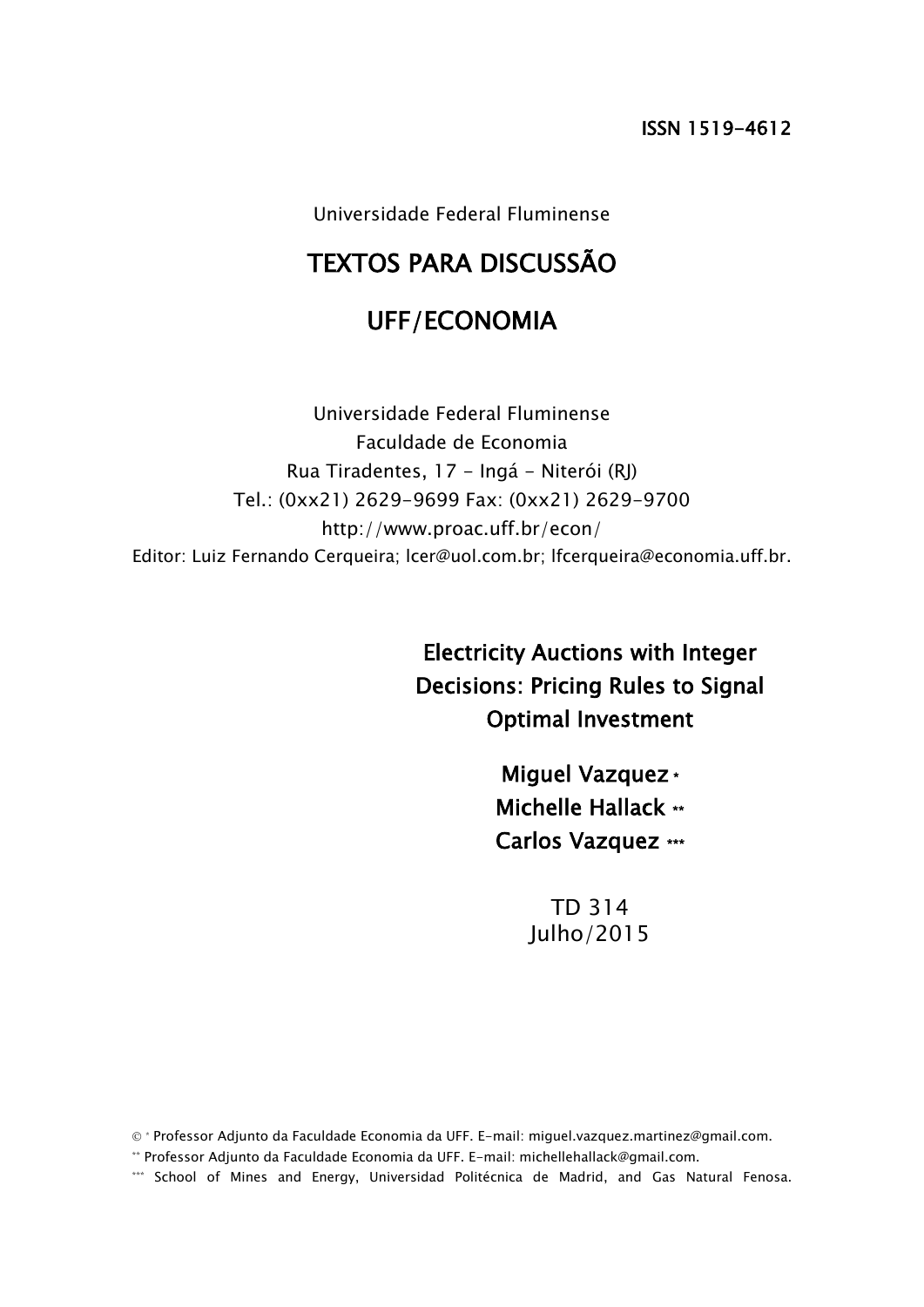

#### **ABSTRACT**

Several power systems around the world have opted for using combinatorial auctions for their day-ahead markets. In them, market operators receive bids for different concepts, such as variable cost, start-up cost, no-load cost, etc., and some kind of optimization procedure determines the accepted bids. Unfortunately, this frequently implies the use of discrete variables, and there is no consensus on how to define marginal costs in presence of such integer decisions. This problem is exacerbated by the increasing need of back-up generation, which is characterized by frequent start-ups, and therefore makes integer decisions more relevant. We show that the criterion that prices should support a competitive short-term equilibrium is too loose to define the prices: many different price solutions could be adopted if only this condition were considered. We then incorporate long-term competitive equilibrium requirements, considering explicitly that the infra-marginal rents that baseload generators receive have an influence on their investment decisions, and looking for the prices that induce generation equipment to be optimal. Imposing this, we derive an optimal pricing rule, which now turns out to be a single solution. These prices represent an optimal combination of marginal price and side payment that is supported by a sound theoretical justification.

KEY WORDS: Electricity auctions; Investment signals; Side payments; Integer decisions; Marginal cost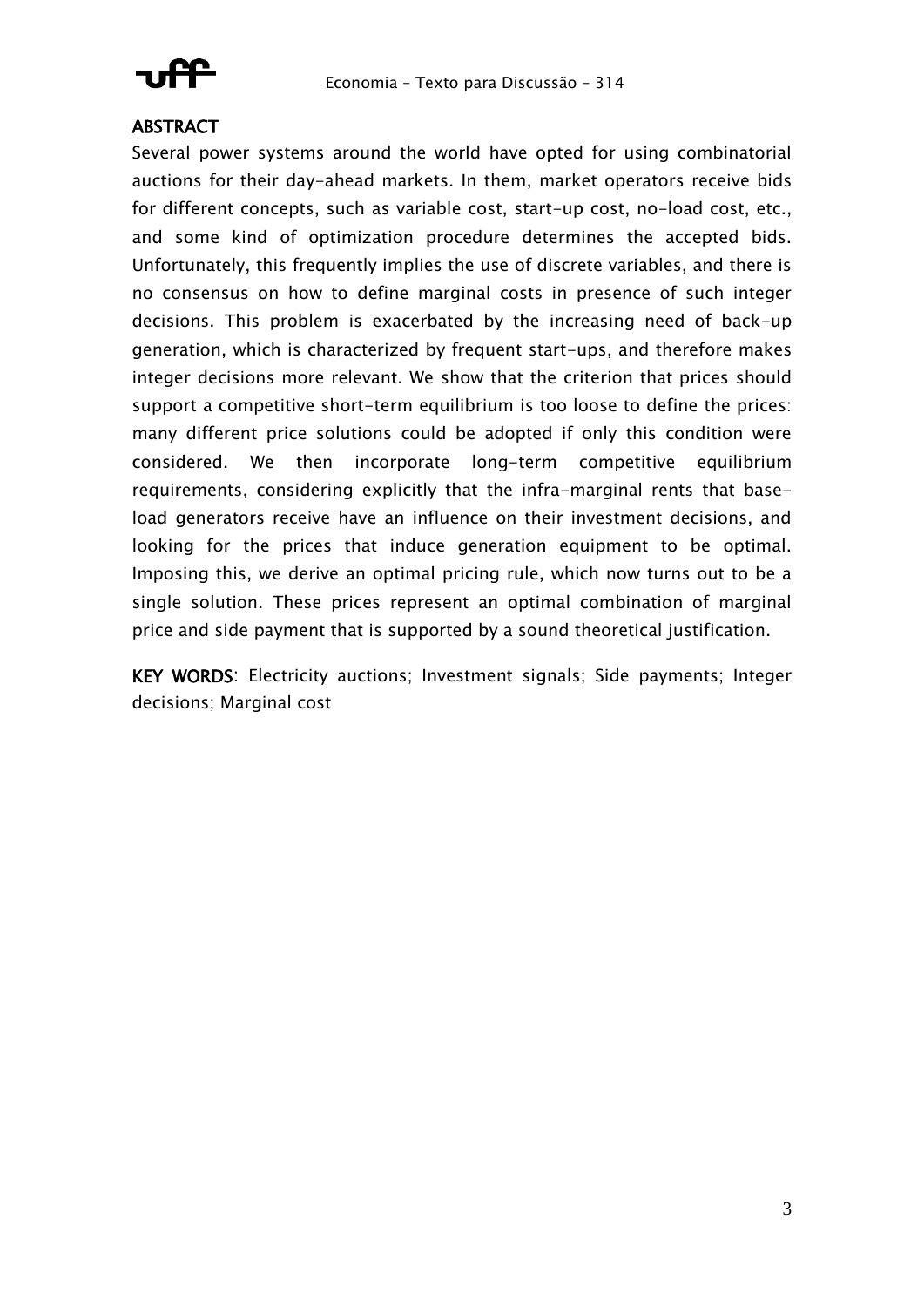

#### 1. Introduction<sup>1</sup>

Several power systems around the world -as is the case, for instance, of PJM- have opted for using a combinatorial auction for their day-ahead market. Their market operator receives bids for different concepts, such as variable cost, start-up cost, no-load cost, etc., and some kind of optimization procedure determines the accepted bids. Wellknown marginal pricing principles allow the auctioneer to compute prices for each hour using the results of this optimization tool, if the model is linear. However, when the model is not convex, the previous results cannot be extended in a straightforward way. Unfortunately, the discrete variables related, among others, to start-ups introduce nonconvexities in the auction problem and, therefore, there is no consensus on how to compute prices in a power auction that explicitly represents unit commitment decisions.

We first set up the frame for our analysis, in section Erro! Fonte de referência não encontrada, focusing on the price in its role as a tool to clear the auction. We describe the logic for price computation in optimization-cleared markets and show that the price is obtained as the marginal cost for supplying an additional megawatt of demand. The difficulty appears when integer variables are included in the optimization. The problem becomes non-convex, hence non-derivable, so the marginal cost is ill-defined. This is the case when start-up and shut-down variables are considered explicitly, as both of them are discrete decisions which can be either one or zero, but not any intermediate value. We describe the problems that arise in this context, as well as some solutions adopted in practice or proposed in the literature, (O'Neill et al., 2005), (Hogan and Ring, 2003). The main conclusion is that there is no linear price that efficiently clears the market and if we allow some flexibility to cope with this problem, then almost any price can be a reasonable solution to the short-term equilibrium.

The rest of the paper adopts another point of view and focuses on the price in its role as long-term signal for investment in new generation capacity, pursuing the strategy developed in (Vazquez, 2003). The different pricing alternatives that are feasible under the short-term criteria of section Erro! Fonte de referência não encontrada. provide, all of them, the same income to the marginal generator; they only differ from each other in the remuneration that infra-marginal units receive. This is the operational profit that should pay for the investment costs. Therefore, the question that the paper answers is which of the many possible pricing schemes provides incentives to the producers to build the optimal (cheapest) generation mix. We will compare the ideal (convex) case to the non-convex one, and will show that, when considering long-term signals, it is possible to derive a single optimal pricing rule, which is more efficient that any alternative design, under the frame considered.

 $1$  The ideas developed in this paper began to take shape back in 1997, within a research project sponsored by the CSEN (the former Electricity Regulatory Commission of Spain). This research has been partly funded by CAPES/BRASIL through the Science without Borders post-doctoral program. Over the years, the authors have benefitted from many fruitful discussions, especially those with Michel Rivier, Ignacio Perez-Arriaga, Alberto de Frutos, the participants from 26th USAEE/IAEE North American Conference in 2006 and the participants of the 23rd European Conference on Operational Research (EURO) in 2009, where preliminary versions of this work were presented.

All thoughts and opinions presented in this paper are the authors' alone and do not reflect the views of their employers, clients or any other institution. Particularly, they do not reflect in any way the position of Gas Natural Fenosa.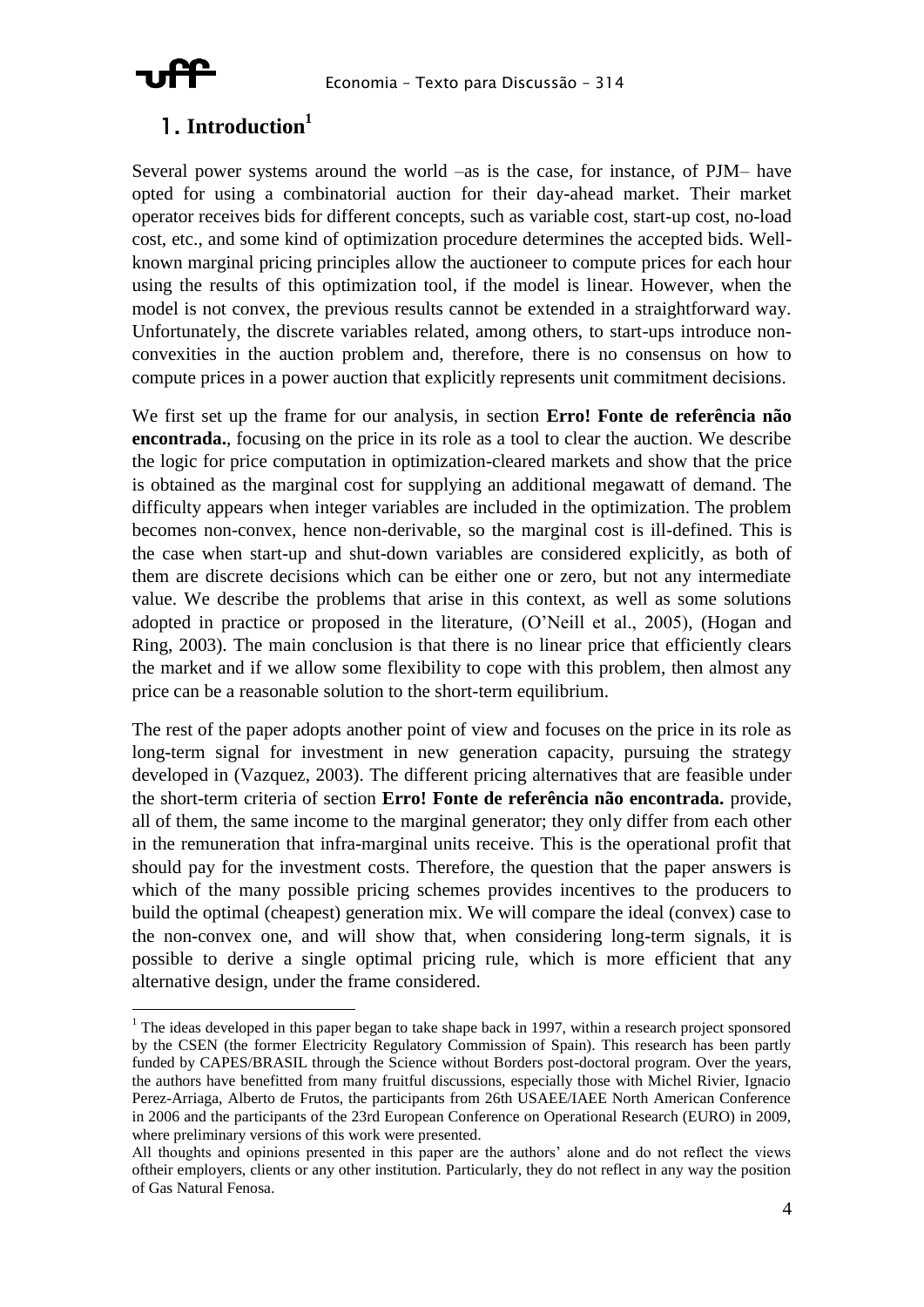

To that end, we continue by placing combinatorial auctions into context. One may observe several design strategies for day-ahead auctions, each of them representing solutions to the problem of an ill-defined marginal cost. Section **Erro! Fonte de referência não encontrada.** analyzes the short-term problem, showing that many different prices could be defined if only the condition that they support the short-term equilibrium were considered. Section [4](#page-12-0) develops our proposal to include long-term considerations in the definition of the auction pricing rule. Section [5](#page-19-0) shows the importance of our proposal in a numerical example, and section [6](#page-22-0) collects some concluding remarks.

#### 2. **Elements of electricity auction design**

One of the elements that have captured substantial amounts of interest by regulators during the process of liberalization of the power industry that has taken place in the last thirty years is the design of the spot market. The most common solution is organized around a day-ahead auction, where producers place bids to sell the energy demanded in the system, the auction mechanism selects the cheapest ones, and a generation dispatch arises. The characteristics of this auction are, however, far from being standard and go beyond the theoretical results obtained by auction theory, see for instance (Milgrom, 2004). Day-ahead electricity auctions can be described as multi-unit (many different megawatts are purchased in each hour in each auction) and multi-product (the energy corresponding to the demand of several different hours are purchased at the same time in each auction, all of them different from the rest, but all of them inter-related).

A first alternative for implementing these day-ahead auctions is to design spot markets as simple auctions, ignoring the multi-product feature, so power producers would send bids specifying the price required for selling each possible quantity. In this context, there would be one simple auction to allocate the electricity produced at each hour, and all these auctions would be independent from each other. But a simple auction only allows for the specification of a cost proportional to the units output and a maximum output constraint, and the real conditions of generators in a unit commitment problem include several technical constraints (ramping limits, minimum output...) and non-linear costs (start-ups, shut-downs...), which make the cost structure more complex than the bids allowed in a simple auction. Besides, a number of these technical conditions have the effect of interlinking the different time periods, making the results of the auction in one certain hour depend on the results of the rest of them. Having a simple-auction market design results in the need for market players to internalize into their bids and offers the part of the costs that cannot be specified in the auction bids. For instance, they might place a bid for the quantity corresponding to their minimum output with a very low price, so that this quantity is always accepted in the simple auction and therefore always dispatched.

Bidding this way is quite a difficult task. For instance, in order to internalize minimum output constraints, producers must know when their plant will be online. This depends on the auction results, so it is subject to uncertainty when producers send their bids. Thus, the design of the bids requires not only the use of the technical data of the plants, but in addition the estimation of the auction results. If such estimations are not accurate enough, the bids will not be correct and the auction dispatch will not be satisfactory for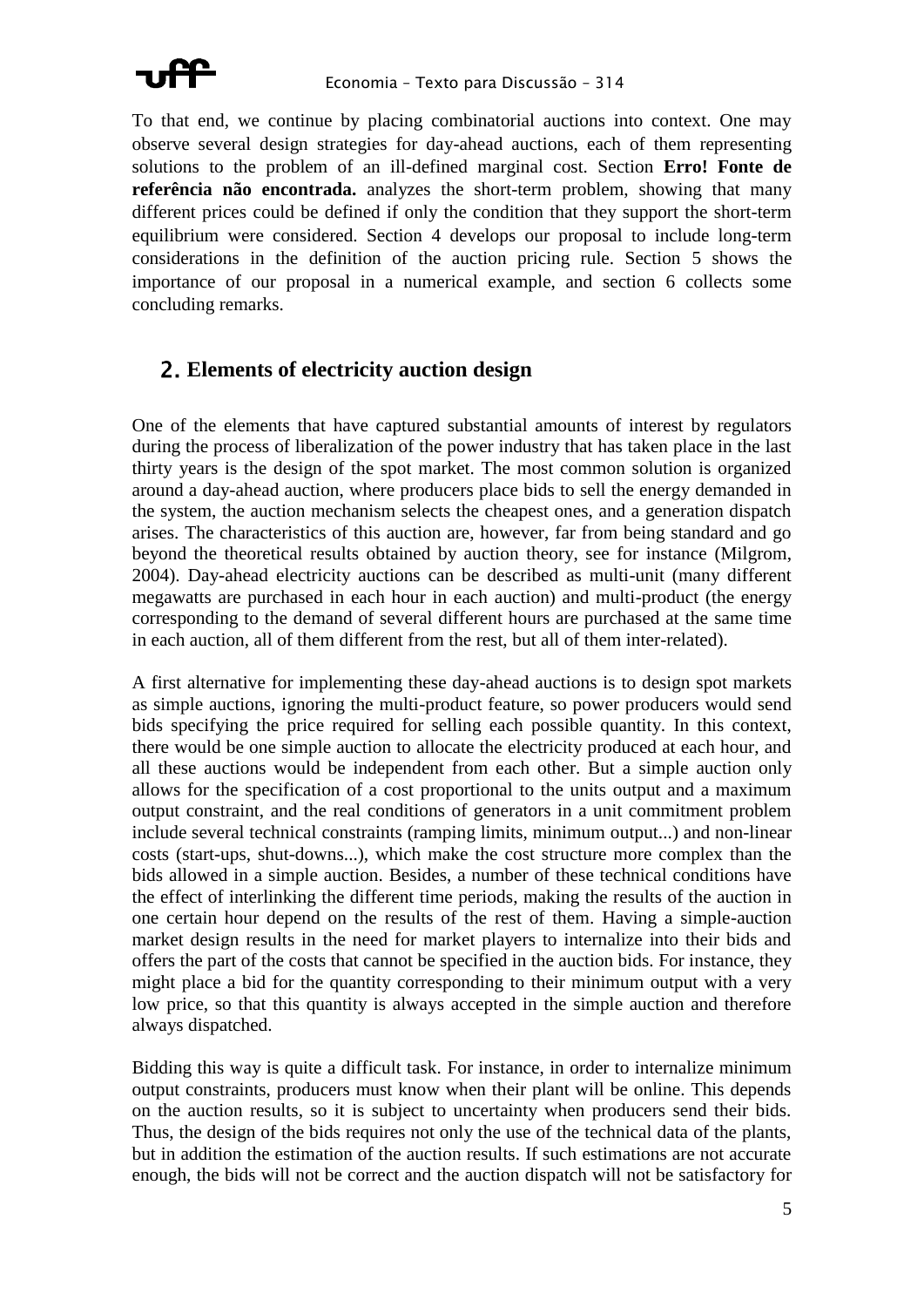

power producers  $-e.g.$  the final unit commitment for some certain generator might not fulfill the ramping constraint and thus be technically infeasible. Hence, when a simple auction is implemented, there is a risk factor directly associated with the market clearing mechanism design, which translates into an additional production cost<sup>2</sup>.

An answer to this problem is to allow for the creation of a number of additional markets, before and after the day-ahead auction, where generators can re-negotiate their positions and adjust their schedules, correcting the possible internalization errors (see, for instance, (Wilson, 2002). If arbitrage among the different markets works efficiently, the set of consecutive markets is equivalent to a single market with no internalization problems. This is the predominant scheme in Europe. Unfortunately, for adjustments that take place in time horizons shorter than the day-ahead market this arbitrage might be limited, so the consecutive markets solution allows for a mitigation of the bidding risk induced by the simple auction, but only partially.

An alternative solution is to facilitate the internalization process by means of an iterative auction. (Wilson, 1997) iterative mechanisms tackle the internalization problem by means of a sequence of iterations where market players reveal their preferences over the auctioned products. Such information is received by the rest of competitors and used to improve their estimations on the market clearing results. Hence, the objective is designing an auction that facilitates the internalization of the generators' characteristics, rather than reducing the need for such internalization. The process may be visualized as a sequence of simple auctions: after each iteration, market participants analyze the tentative market clearing corresponding to each iteration, and modify their bids accordingly. The process stops when no participant is willing to change her bids and the final prices and quantities are calculated using the last iteration. Nonetheless, the process tends to be very time consuming, and almost impossible to implement for the day-ahead auctions, at least without automated bidding, so its use in the electricity market has been limited to certain long-term auctions.

A third solution is the complex auction, where players are allowed to place bids that specify additional conditions to the price-quantity pairs of the simple auctions<sup>3</sup>. The corresponding market clearing, thus, must be found by solving some optimization problem. The pure complex auction is essentially a traditional unit commitment model, which is applied to clearing power markets, (Hobbs, 2001). This is the predominant approach in the US nowadays. The immediate advantage of these mechanisms, as of the iterative ones, is that they capture the inter-relation of the different hours and eliminates the need for internalization. On the negative side, their complexity makes their results difficult to explain and this may raise some credibility problems. More importantly,

<sup>&</sup>lt;sup>2</sup> Note that the problem is similar to the one described in (Vickrey, 1961). In the (Vickrey, 1961) context, the English and the Dutch auctions are equivalent under perfect information, but the English one is superior since it allows for truthful bidding and therefore avoids the need for internalization. In the dayahead electricity market, the simple and complex auctions yield the same results when the information is perfect, but the complex one is superior since it does not need any information about the rest of the competitors to get to the optimal result. However, while in the (Vickrey, 1961) case the information is needed to optimize the strategic behavior of players, which might be questioned especially in a multiunit context, in the electricity market the information is required to incorporate the cost conditions of the bidders, which would had also happened under perfect competition.

 $3$  The block bids adopted in NordPool and EEX or the minimum-income conditions of the Spanish pool are examples of these rules.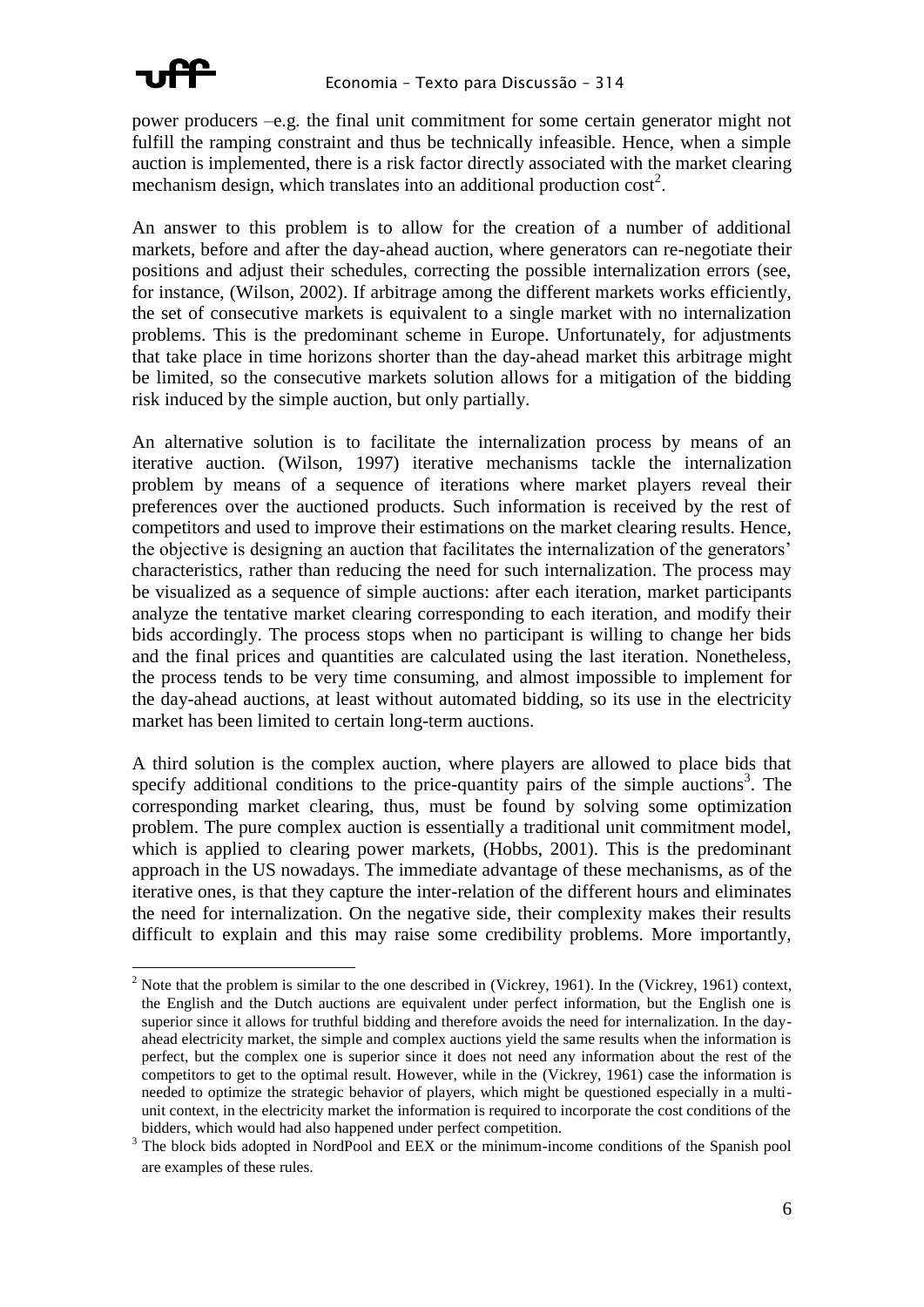

pure combinatorial auctions are typically based on mixed-integer optimization, which are non-convex problems and hence have difficulties to determine the market price. We will study the design of combinatorial auctions for electricity day-ahead markets. In that view, the rest of the paper will deal with the challenges associated with the integer non-convexities.

#### 3. **Optimal short-term signals**

In this section, we analyze the problem of defining a pricing rule in combinatorial power auctions from a short-term point of view. To that end, we begin by describing the ideal situation, where no integer variables exist. Then we tackle the problem with integer decisions and show that there is a wide range of possible candidates to represent the short-term marginal cost.

## <span id="page-5-2"></span>**a. Ideal conditions**

This section is aimed at describing, in a relatively simple setting, the fundamental reasoning that we will use in the non-convex case. In particular, this section summarizes the main ideas developed in (Schweppe et al., 1988). In our context, the problem can be thought of as the definition of optimal prices for complex electricity auctions. To that end, we assume that both the producers' cost functions and the clearing algorithm fulfill the properties required to obtain a convex problem.

The basic scheme of the reasoning used in this paper is based on considering the costminimization problem as the reference to define an efficient market behavior; i.e. we use the centralized optimization of the system, under perfect information, to define the efficient unit commitment. On the other hand, we analyze the decision-making process of market players under perfect competition. The efficient market behavior is the one that obtains the same results as the centralized model, and the optimal price is the one that incentivizes market players to obtain such results.

Consider that the centralized power system operation can be described by the following program:

<span id="page-5-1"></span> $\begin{aligned} \min_{g}&\qquad &\textstyle\sum_{t,i}c_{t,i}g_{t,i}\\ s.t.&\qquad &g^{min}_{i}\leq g_{t,i}\leq g^{max}_{i}\qquad:\lambda^{min}_{t,i},\lambda^{max}_{t,i}\\ &\textstyle\sum_{i}g_{t,i}=d_{t}\qquad \qquad:\lambda^{demand}_{t} \end{aligned}$ (1)

where  $c_{t,i}$  is the variable cost of the plant i at time t,  $g_{t,i}$  is its production at the same period,  $g_i^{min}$  and  $g_i^{max}$  are its production limits and  $d_t$  is the system demand at time t. Thus, the optimality conditions for  $g_{t,i}$  can be written as

<span id="page-5-0"></span>
$$
\lambda_t^{demand} = c_{t,i} + \left(\lambda_{t,i}^{max} - \lambda_{t,i}^{min}\right) \tag{2}
$$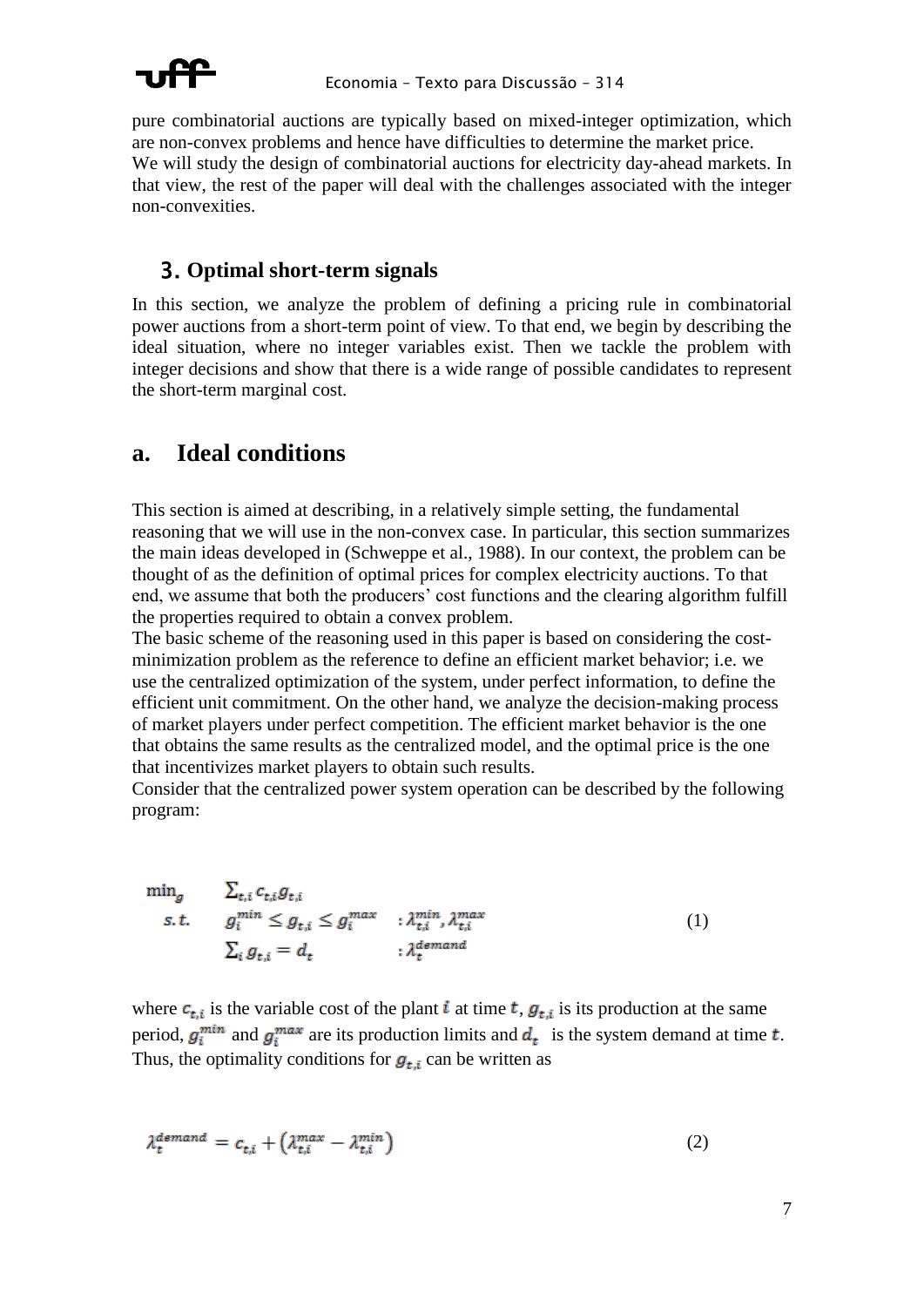

On the other hand, under a market environment, power producers decide on their output by maximizing the profits associated with their electricity sales at the market price. Thus, the corresponding profit-maximization problem can be represented by

<span id="page-6-1"></span>
$$
\min_{g} \qquad \sum_{t,i} \left( \pi_t - c_{t,i} \right) g_{t,i} s.t. \qquad g_i^{min} \leq g_{t,i} \leq g_i^{max} \qquad ; \lambda_{t,i}^{min}, \lambda_{t,i}^{max}
$$
\n
$$
(3)
$$

where  $\pi_t$  is the market price at time t. In this case, the optimality conditions of the problem for  $g_{t,i}$  can be written as

<span id="page-6-0"></span>
$$
\pi_t = c_{t,i} + \left(\lambda_{t,i}^{max} - \lambda_{t,i}^{min}\right) \tag{4}
$$

Comparing  $(4)4$  to the optimality of the centralized problem, defined by  $(2)$ , the solutions of both problems are the same when the price is identified with the shadow price of the balance constraint:

$$
\pi_t = \lambda_t^{demand} = c_{t,i} + \left(\lambda_{t,i}^{max} - \lambda_{t,i}^{min}\right) \tag{5}
$$

Therefore, when system prices are defined as  $\pi_t = \lambda_t^{demand}$ ; i.e., the price is the shadow price of the balance equation in each hour, the producers' output decisions obtained from the individual problems are the same than the ones resulting from a centralized dispatch. In other words, with this price definition, all agents perceive the output decisions that are efficient from the global point of view to be also their optimal responses to the market price. The efficient solution is also a market equilibrium, fulfilling the equilibrium condition: once the solution is achieved, no player has an incentive to deviate from the optimal dispatch.

#### Price signals under integer non-convexities **.**

The main idea behind the reasoning described in the previous section is to identify the market price with the short-term marginal cost, i. e. the cost of producing an additional megawatt. However, when integer non-convexities are taken into account, the definition of such cost is considerably difficult. The following integer program represents the analogue to problem (1) when integer decisions are considered: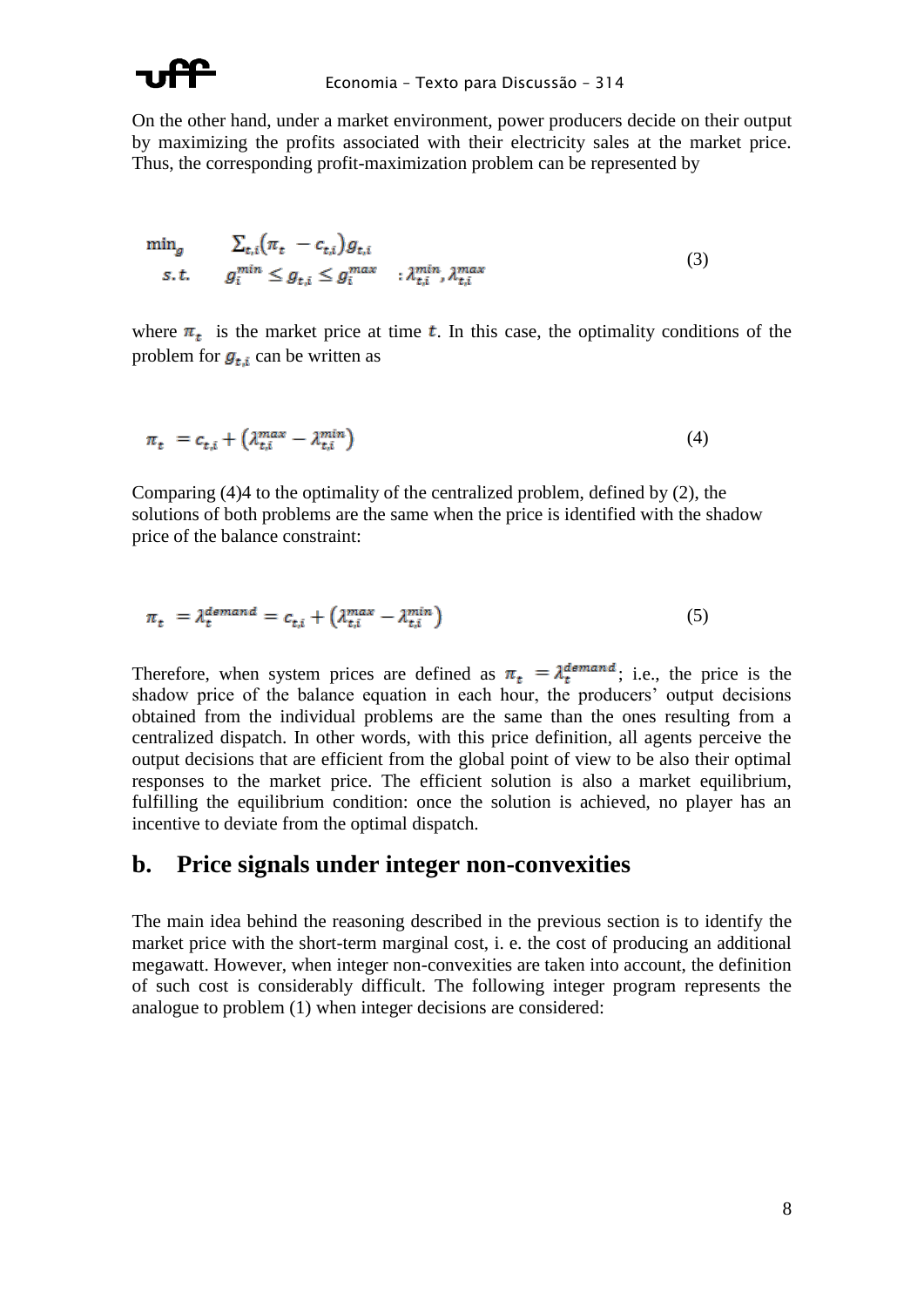

<span id="page-7-0"></span>
$$
\min_{g,u,v,w} \sum_{t,i} (c_{t,i} g_{t,i} + c b_i u_{t,i} + c a_i v_{t,i})
$$
\n
$$
s.t. \quad u_{t,i} g_i^{min} \leq g_{t,i} \leq u_{t,i} g_i^{max}
$$
\n
$$
\sum_{i} g_{t,i} = d_t
$$
\n
$$
u_{t,i} = u_{t-1,i} + v_{t,i} - w_{t,i}
$$
\n
$$
u_{t,i}, v_{t,i}, w_{t,i} \in \{0,1\}
$$
\n(6)

where the new variables  $u_{t,i}$ ,  $v_{t,i}$  and  $w_{t,i}$  represent commitment, start-up and shutdown decisions, respectively, of unit i at time t. Parameters  $cb_i$  and  $ca_i$  are the noload and start-up costs of unit  $i$ , respectively (we assume shut-down cost is zero). The third constraint represents a continuity constraint: if the power plant is on-line at time  $t$ , then it was either on-line at time  $t - 1$  or it is started up at time t. Conversely, if it is not on-line, then it was either of f-line at time  $t-1$  or it is shut down at time  $t$ .

Since this is a mixed-integer optimization, first-order optimality conditions cannot be defined as in the previous subsection, as they are only meaningful for linear problems. The optimization algorithms perform different kind of searching techniques, which go beyond the pure marginal analysis, to reach the best solution. Therefore, before we formalize the solution of this problem and compare it with the solution of the market players' problems, let us start with a simple example to identify the most relevant issues in the discussion.

#### *Illustrative example*

We will assume a single-hour problem, where demand is  $\boldsymbol{d}$  and there are three generators  $i = \{i_1, i_2, i_3\}$ , with maximum output  $g_i^{\text{max}}$  and a cost function that only involves a start-up cost  $ca_i$  and a variable cost  $cv_i$  for each of the generators, being  $ca_i$  <  $ca_{i+1}$  and  $cv_i$  <  $cv_{i+1}$ . This is a very simple example, but it keeps the essential feature of including discrete variables, which are the source of non-convexities. The optimization of the centralized problem is rather easy in this case: if demand is smaller than the capacity of the cheapest generator, then only this one should produce; if demand is higher than the maximum output of the cheapest generator, but smaller than the aggregate capacity of the first and second generators, then the first one should produce at its maximum and the rest of the demand should be provided by the second unit; if demand is larger than the capacity of the first two generators, then both of them should operate at their maximum and the rest of the demand should be produced by the third generator. It results in the curve, represented in [Figure 1](#page-8-0) of total production cost as generation increases. The optimal solution is the point where generation is equal to demand.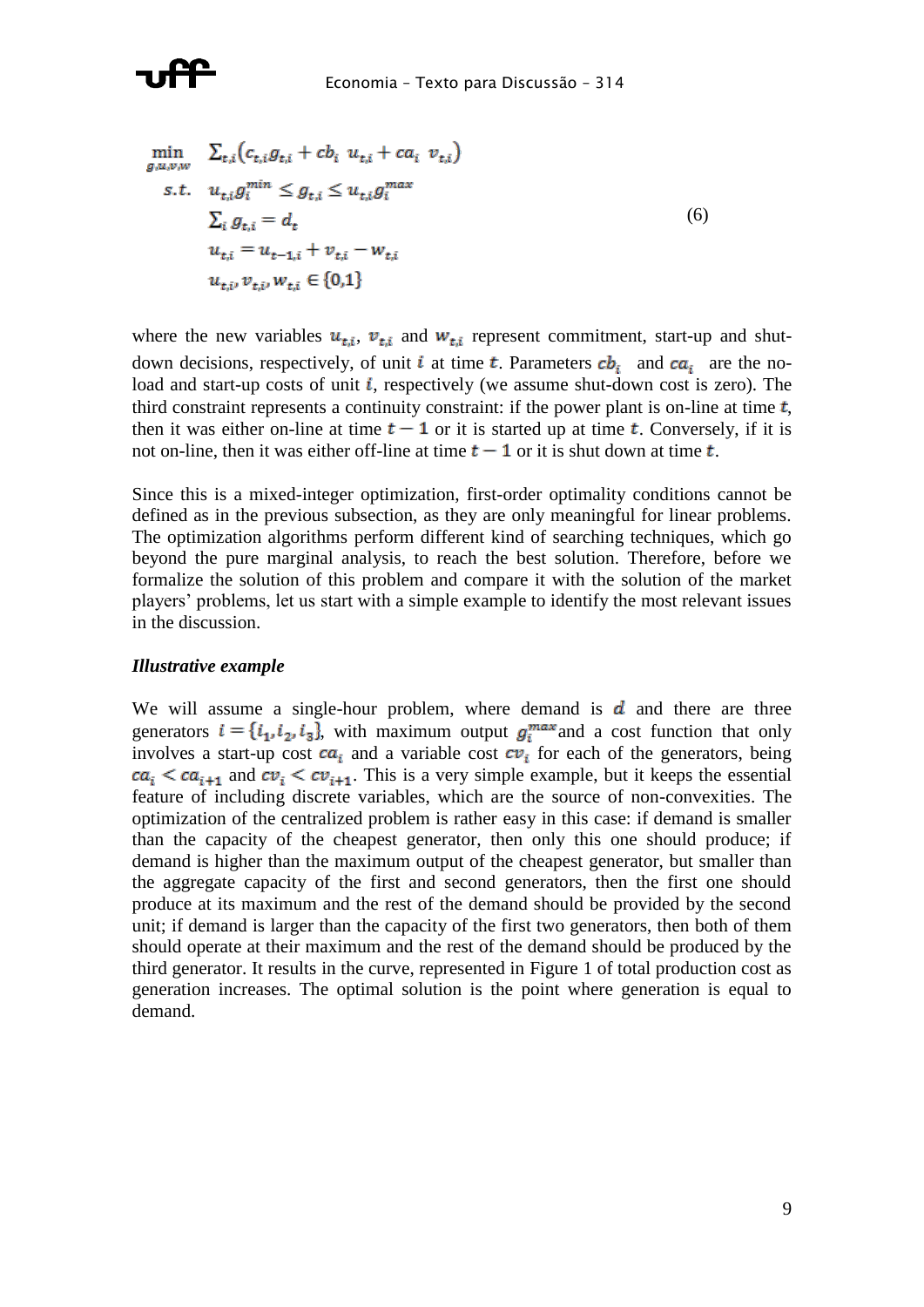

<span id="page-8-0"></span>**FIGURE 1. PRODUCTION COSTS AS A FUNCTION OF ELECTRICITY PRODUCED.** 

In a perfect market context, each generator decides its output maximizing income from market sales minus operating cost. If the prices were calculated from the direct application of the results of the convex case described in section [a,](#page-5-2) then the price would be equal to the pure marginal cost: in this example, to the variable cost of unit  $i_2$ . The decision process of market players for this price is represented in [Figure 2,](#page-8-1) where solid lines show their operating costs and the dotted ones represent their market income.



<span id="page-8-1"></span>**FIGURE 2. REPRESENTATION OF PRODUCERS' DECISION-MAKING PROCESS.** 

For generator  $i_1$ , operating margin is maximized when producing at its full capacity, since the price is higher than its marginal cost, and the higher the production the higher the net income. For generators  $i_2$  and  $i_3$ , on the contrary, the best decision is not to produce at all, since the price is not enough to compensate for their full operating costs. Total generation under this price is lower than demand, and different from the centralized solution. Therefore, we can conclude that this price does not support the global optimum to be a competitive equilibrium.

The same result could have been obtained by noticing that the net profits associated with any plant can be written as  $R = \pi g - C$ , where C represents the production costs, g is the plant output and  $\pi$  is the market price. Thus, the net profits can be recast as  $C = -R + \pi g$ , so they constitute a set of straight lines with slope  $\pi$  and intercept  $-R$ . The individual decision of any certain market player, given the market price, is to choose the straight line with a slope equal to the market price and with the lowest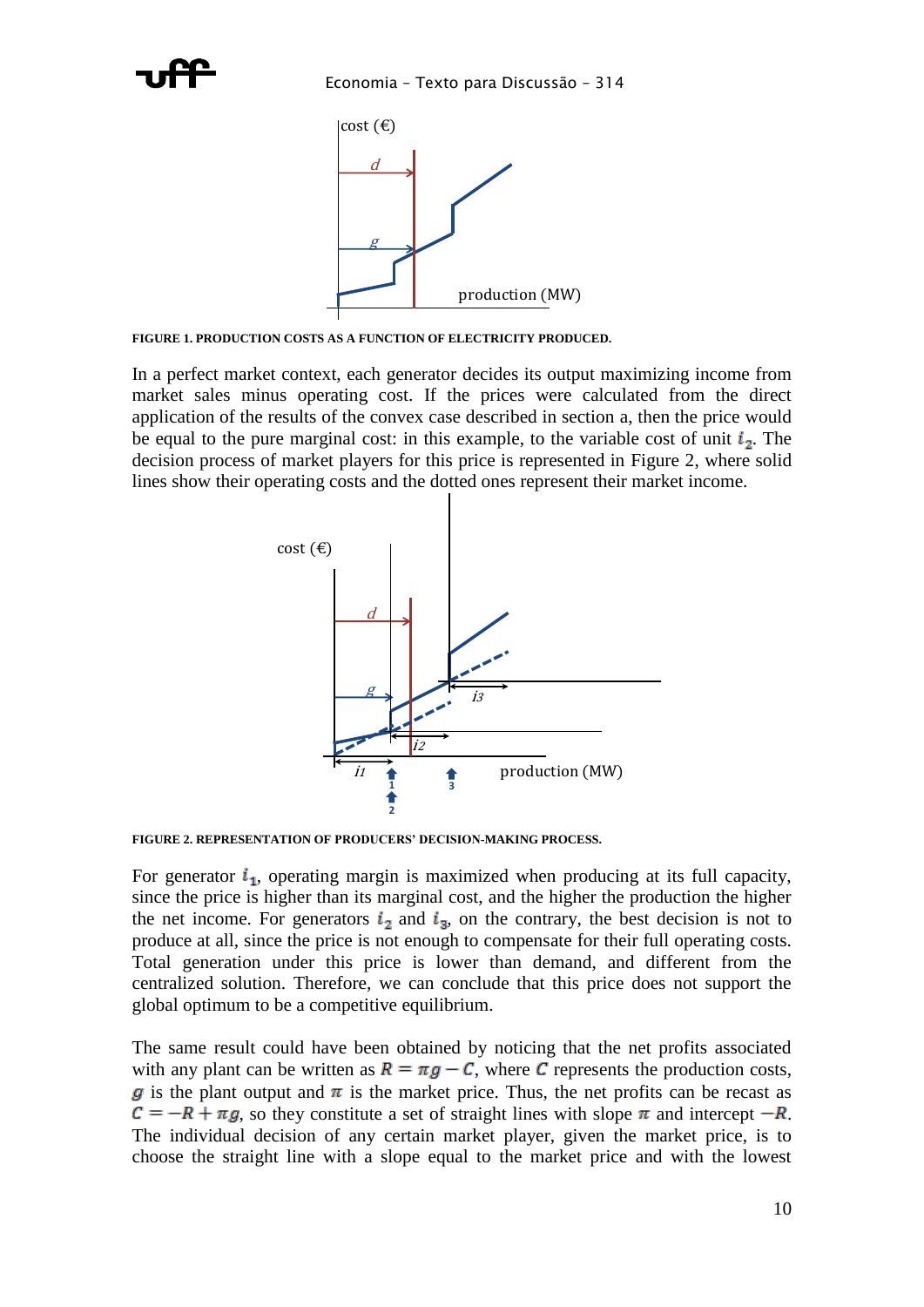

possible intercept (i.e., maximum possible operating profit), taking into account that only the lines with at least one point in common with the cost curve are feasible.

Therefore, a straight line with slope equal to the market price and tangent to the cost curve represents the optimal response of the system generation portfolio to a certain price. The optimal production is given by the intersection of both curves. In Figure 3 this reasoning is applied to the previous market price, the pure marginal cost, with the dotted line being the lowest line tangent to the cost curve and with the same slope than the variable costs of generator  $i_2$ , and it yields the same results as in Figure 2.



<span id="page-9-0"></span>FIGURE 3. RESULTS ANALYZING NET PROFITS.

Again, generator  $i_2$ , which is the marginal plant in the optimal solution, does not recover its start-up costs, and as a consequence its optimal response to this price is to stop producing. The equilibrium implied by such price is different from the optimal dispatch. Since the price is calculated as the pure marginal cost, any cost that is related to the discrete decisions is not incorporated into the prices, so the marginal unit does not recover its full operating costs, and therefore it is not willing to produce. This price does not attract enough generation to fulfill demand.

An alternative candidate for the market price is the average cost of the marginal plant, which should ensure that the price pays for all of the operating costs of this generator, so it will come on line. This is represented in Figure 4.



<span id="page-9-1"></span>FIGURE 4. DEFINITION OF PRICE AS THE AVERAGE COST.

This price is in fact enough to make generator  $i_2$  willing to produce. However,  $i_2$  does not maximize its profits by operating at the partial level determined by the global optimization, but rather by producing at its full capacity. Furthermore, the price is high enough to make plant  $i_3$  willing to produce at its maximum too. Then, the total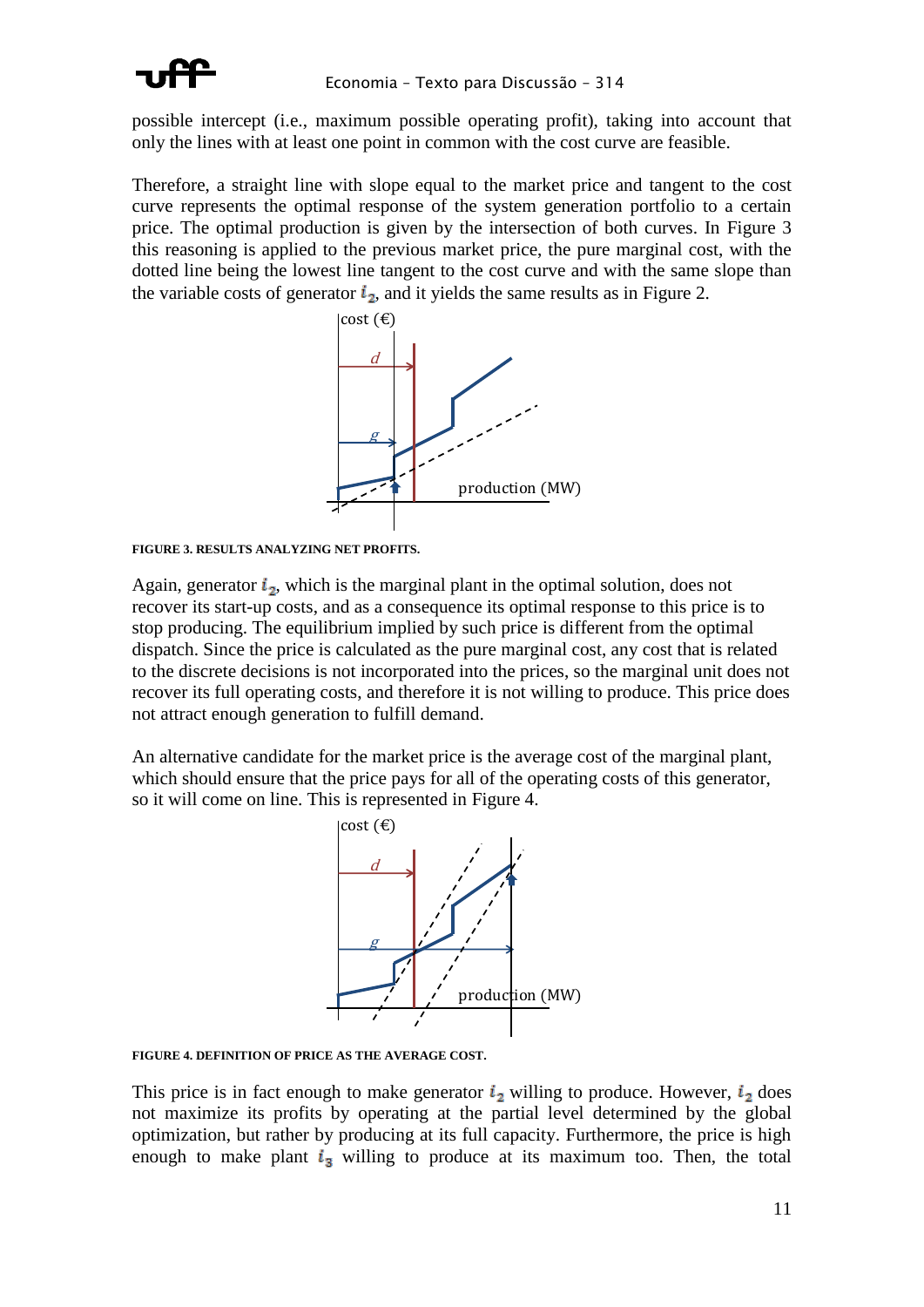

generation induced by this price is much larger than demand. The equilibrium implied by these prices is not the optimal dispatch either.

A possible compromise solution is represented in [Figure 5.](#page-10-0) In this case, the market price is defined as the average cost at its maximum output of the marginal plant.



<span id="page-10-0"></span>**FIGURE 5. A COMPROMISE SOLUTION: PRICE AS THE AVERAGE COST AT MAXIMUM OUTPUT.**

Under this solution, all the units that were not dispatched in the optimal solution are not willing to produce, and no infra-marginal unit has incentives to stop producing. This means that, for all units except the marginal one, this price supports the global optimum as equilibrium. However, the optimal response of the marginal plant is either to stop producing or to produce at its maximum output. Any generation level different than its maximum production would reduce the income of unit  $i_2$ , making it lower than its operating costs, and thus leading the plant to stop producing. The price described in [Figure 5](#page-10-0) does not create incentives for generator  $i_2$  to produce at the level required to fulfill demand as in the optimal dispatch.

This example illustrates that often there is no price that supports the short-term competitive equilibrium in the market. If the system operates under perfect competition (i.e. each generator decides his production in order to maximize his own profits, considering that the price does not change upon his actions), then the equilibrium price should provide incentives to ensure that total production is equal to demand. In other words, the competitive equilibrium price should provide incentives for all the generators that have been dispatched in the centralized model to keep up with their production, and to all of the generators that have not been dispatched in the centralized model not to enter the market. However, in the example presented above any price slightly higher than the one described in [Figure 5](#page-10-0) would lead market players to produce more than demand; any price slightly lower than this one would lead market players to generate less than demand; and the actual price in [Figure 5](#page-10-0) would lead either to more or less generation than required, but not the exact quantity demanded. There is no price that supports the short-term competitive equilibrium.

#### *General characterization: the duality gap*

The lack of short-term equilibrium is not restricted to this example, it is rather a general result of the non-convexities of the cost functions. The following optimization describes the decision process of each of the producers, where they decide their production once the market price is known. It is the analogue to problem [\(3\)](#page-6-1) when discrete variables are included.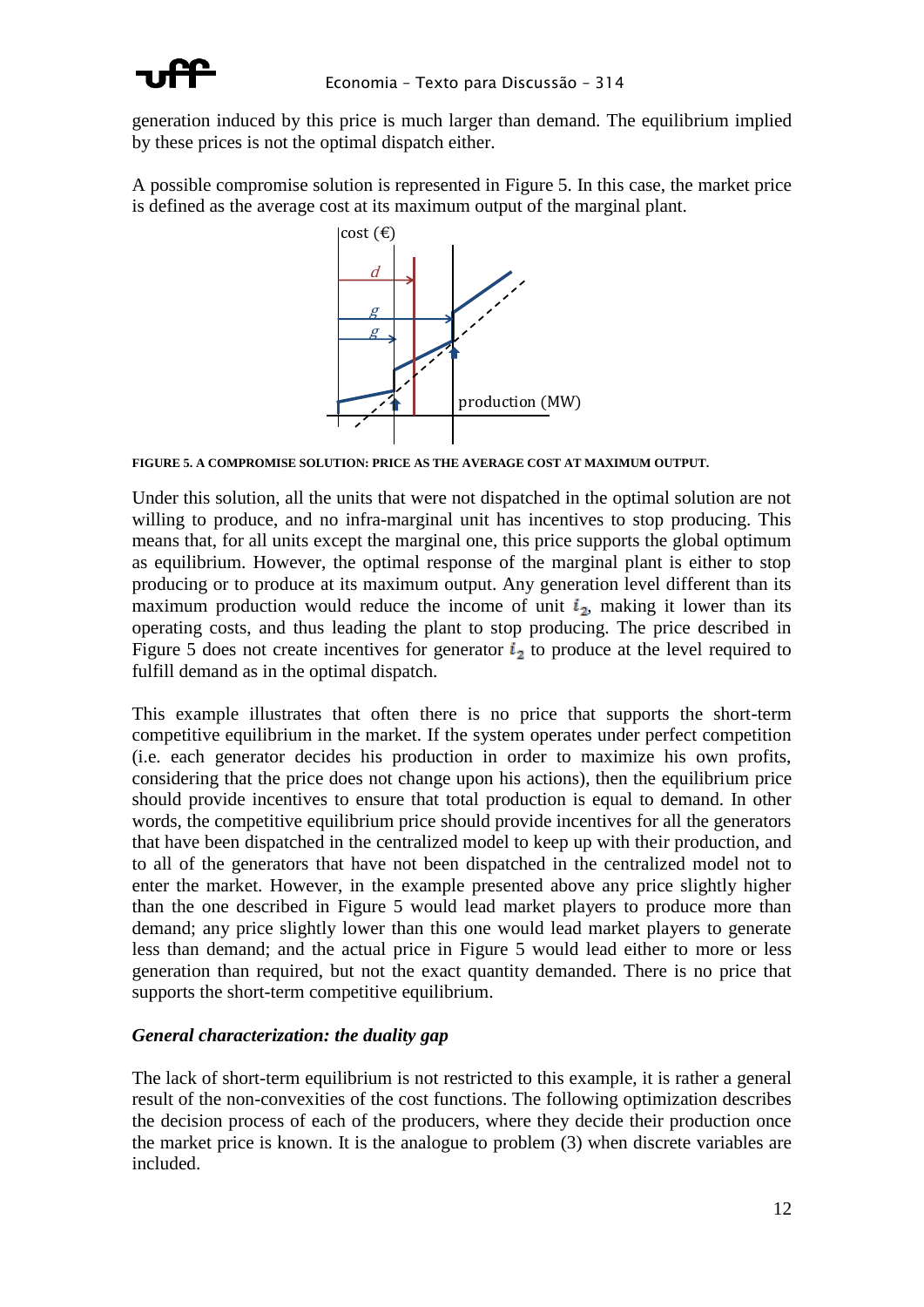

<span id="page-11-0"></span>
$$
\max_{g,u,v,w} \sum_{t,i} (\pi_t g_{t,i}) - \sum_{i,j} (c_{t,i} g_{t,i} + cb_i u_{t,i} + ca_i v_{t,i})
$$
  
s.t.  $u_{t,i} g_i^{min} \leq g_{t,i} \leq u_{t,i} g_i^{max}$   
 $u_{t,i} = u_{t-1,i} + v_{t,i} - w_{t,i}$   
 $u_{t,i}, v_{t,i}, w_{t,i} \in \{0,1\}$  (7)

where  $\pi_t$  is the market price at time **t**. Compared to the centralized optimization described in problem [\(6\)](#page-7-0), the generation-demand balance equation  $\sum_i g_{t,i} = d_t$  has disappeared in problem [\(7\)](#page-11-0) and, instead, a price element  $\sum_{t,i} (\pi_t, g_{t,i})$  has been included in the objective function.

In fact, one could describe the market as a process where a central problem (the dayahead auction) sets the price and each producer resolves his own subproblem to determine his production. In other words, this is a way of solving problem [\(6\)](#page-7-0) through a decomposition technique, allowing for a distributed optimization (each generator decides his own production) and leaving price as a control variable that creates economic signals to ensure that the generation-demand balance is maintained. This kind of decomposition, where a certain constraint is replaced by a price signal, is known as Lagrangian relaxation, see for instance (Minoux and Vajda, 1986).

A common phenomenon when applying Lagrangian relaxation to non-convex problems is the existence of a duality gap. This is a difference between the solution of the primal problem (in our case, the centralized optimization) and dual problem (in our case, the market), which is zero when the problem is convex but not in the presence of nonconvexities. More precisely, in the areas where the problem is not convex, the solution of the dual problem change discretely with small changes in the price signal, making it impossible to satisfy the relaxed equation. As a result, the solution of the primal problem, which satisfy exactly all of the constraints, differs from the solution of the dual problem.

This is the case with the day-ahead electricity market. There is no price that creates incentives for the generators to produce the same amounts that they were dispatched in the centralized model: in the market, all of them will produce either their full capacity or zero. Thus, the solution of the market is different than the global optimum. In the presence of non-convexities, there is no price that satisfies the conditions to be a short term competitive equilibrium.

## **c. Pricing under integer non-convexities: the need for side payments**

The previous analysis shows that no linear price constitutes a signal for the optimal system operation. In that view, there is a need to add some specific mechanism to cope with the problem.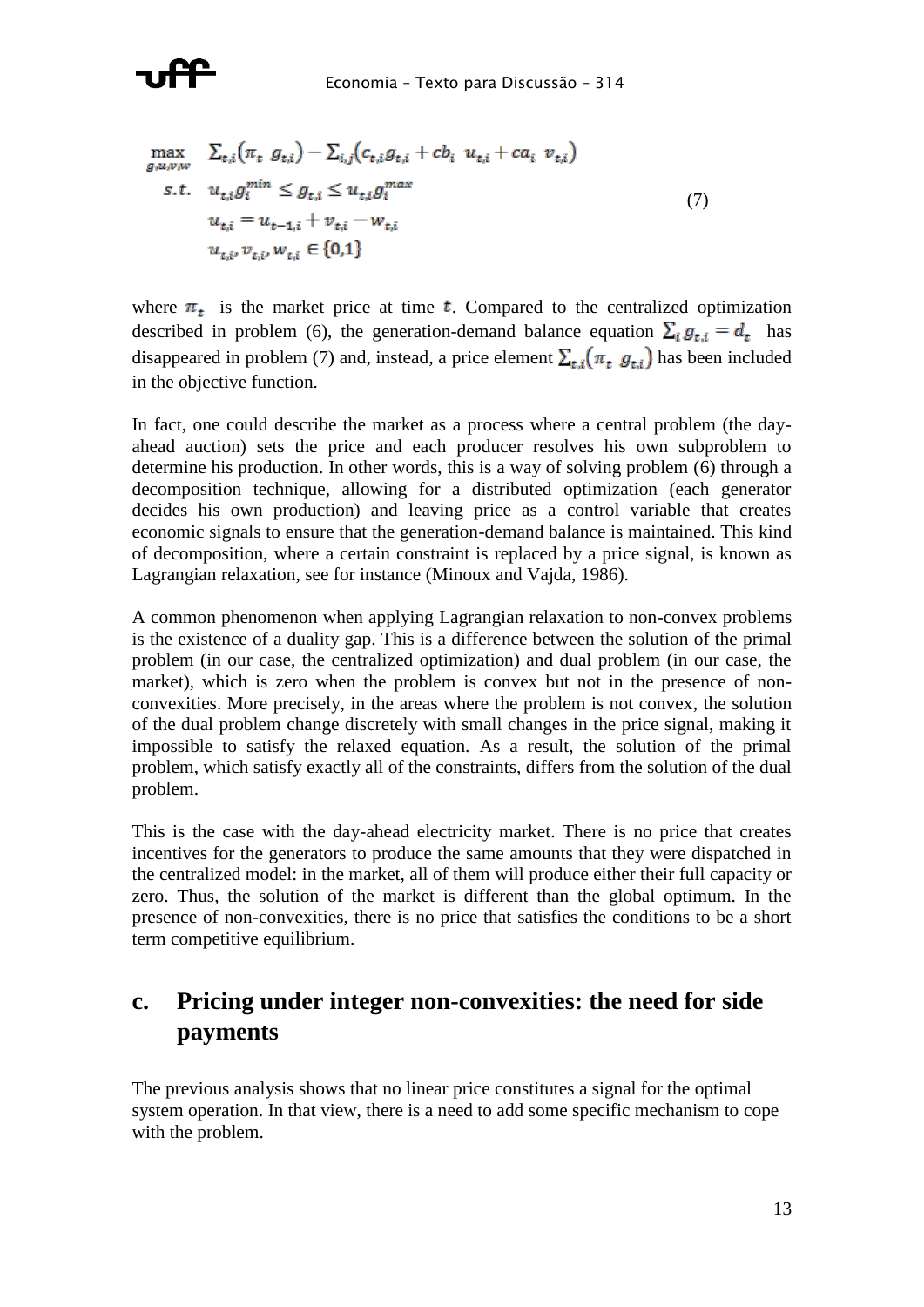

The most used approach is to add a side payment to the clearing price (following the original proposal of the UK, this term is often referred to as uplift). For instance, all previous proposals would require an additional payment aimed at compensating for each unit's incentives to deviate from the optimal dispatch. The first case of the example (see [Figure 2\)](#page-8-1), where the price is set to the variable cost of the marginal plant, requires defining an extra payment to all infra-marginal units that are not recovering their operation costs. The second case (see [Figure 4\)](#page-9-1), where the price is equal to the average cost of the marginal plant, requires a negative side payment to the marginal plant, and to all units above the margin with incentives to start producing. Finally, the third case (see [Figure 5\)](#page-10-0) requires an additional payment to the marginal plant. These additional payments are unavoidable, as the existence of integer variables precludes the possibility that some linear price supports the optimal dispatch.

The characterization of the previous side payments has been studied in a number of works. (O'Neill et al., 2005) proposes a pricing scheme based on integer duality. The pricing scheme proposed in (O'Neill et al., 2005) consists in setting the market price equal to the variable cost of the marginal plant. However, the income associated with the short-term market is not only the shadow price of the balance equation, which is mainly related to the variable cost of the most expensive plant producing in the optimal dispatch. These prices alone are not enough for all units to recover their operation costs: some of them will not perceive the fixed part of such costs. Actually, these units are the ones partially online in the linear relaxation, and thus the ones that require the additional constraint to achieve an integer solution. Hence, these plants earn an additional payment, the uplift, which compensates for the missing income. On the other hand, (Hogan and Ring, 2003) proposes a solution based on minimizing the uplifts. This pricing scheme corresponds to the third case discussed in the single-period example. Formally, it suggests the use of the convex hull slope to define the market price. In this case, the only plant of the system that requires uplift is the marginal plant. The convex hull can be calculated by the Lagrangian relaxation of the problem. Close to that solution, an alternative is proposed in (Bjørndal and Jörnsten, 2008), where a decomposition based on the Benders Decomposition, (Benders, 1962) is used.

Note, however, that the use of side payments implies a wide range of possible solutions. Actually, we might force income for all producing units to be equal or greater than their cost, and lower or equal to their costs if they are not producing. In the limit, hence, we might set the price to zero and pay all costs through side payments, or the other way around, set a very high price and use negative side payments for non-producing units.

The conclusion, from a market design standpoint, is that all prices have a complementary set of side payments that make them equilibrium prices. Under the criteria used in this section, it is not possible to choose among them, so that some additional element is required. This is the aim of the next section.

#### <span id="page-12-0"></span>4. **Optimal long-term signals**

The previous section has analyzed several pricing solutions with regard to their ability to induce market players to choose the optimal dispatch, i. e. to behave optimally in the short run. Nonetheless, as shown in (Joskow and Schmalensee, 1988) or (Caramanis, 1982), among others, market prices should also provide optimal long-term signals, so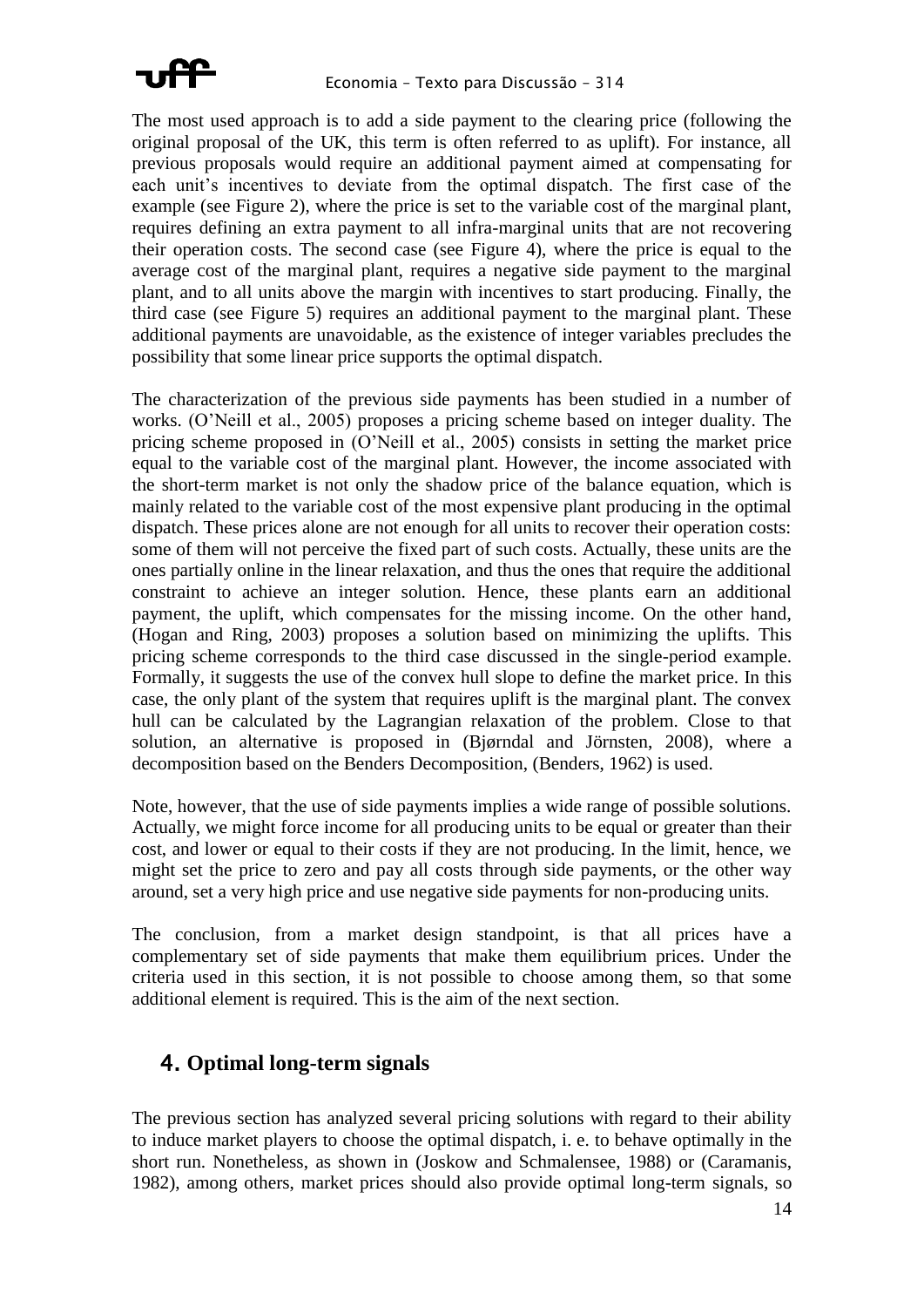

that they induce producers to build the optimal generation portfolio. In fact, a considerable part of the advantages associated with the use of markets depends on whether the market model can achieve optimal investment decisions. In this section, we will use this additional criterion to analyze pricing mechanisms for combinatorial electricity auctions.

#### **a. Investment problem without integer variables**

The objective of centralized planning is the minimization of the sum of investment and operation costs. Thus, a new investment is undertaken as long as the fixed cost of the new plant is lower than the operation savings associated with the investment. The problem can be represented by the following program:

<span id="page-13-1"></span>
$$
\begin{aligned}\n\min \quad & \sum_{i} i c_{i} \ g_{t}^{max} + \sum_{t,i} c_{t,i} g_{t,i} \\
\text{s.t.} \quad & 0 \leq g_{t,i} \leq g_{i}^{max} \qquad : \lambda_{t,i}^{min}, \lambda_{t,i}^{max} \\
& \sum_{i} g_{t,i} = d_{t} \qquad \qquad : \lambda_{t}^{demand}\n\end{aligned} \tag{8}
$$

The optimality conditions of the problem are

$$
ic_i = \sum_t \lambda_{t,i}^{max} \tag{9}
$$

$$
\lambda_t^{demand} = c_{t,i} + \left(\lambda_{t,i}^{max} - \lambda_{t,i}^{min}\right) \tag{10}
$$

On the other hand, under a market environment, the objective is the maximization of firms' total profits. Hence,

$$
\begin{aligned}\n\max \quad & -\sum_{i} i c_{i} \ g_{i}^{max} + \sum_{t,i} \left( \pi_{t} \ -c_{t,i} \right) g_{t,i} \\
\text{s.t.} \quad & u_{t,i} g_{i}^{min} \leq g_{t,i} \leq u_{t,i} g_{i}^{max} \qquad \qquad ; \lambda_{t,i}^{min}, \lambda_{t,i}^{max}\n\end{aligned} \tag{11}
$$

Along the same lines as in the centralized problem, the optimality conditions can be written as

<span id="page-13-0"></span>
$$
ic_i = \sum_t \lambda_{t,i}^{max} \tag{12}
$$

$$
\pi_t = c_{t,i} + \left(\lambda_{t,i}^{max} - \lambda_{t,i}^{min}\right) \tag{13}
$$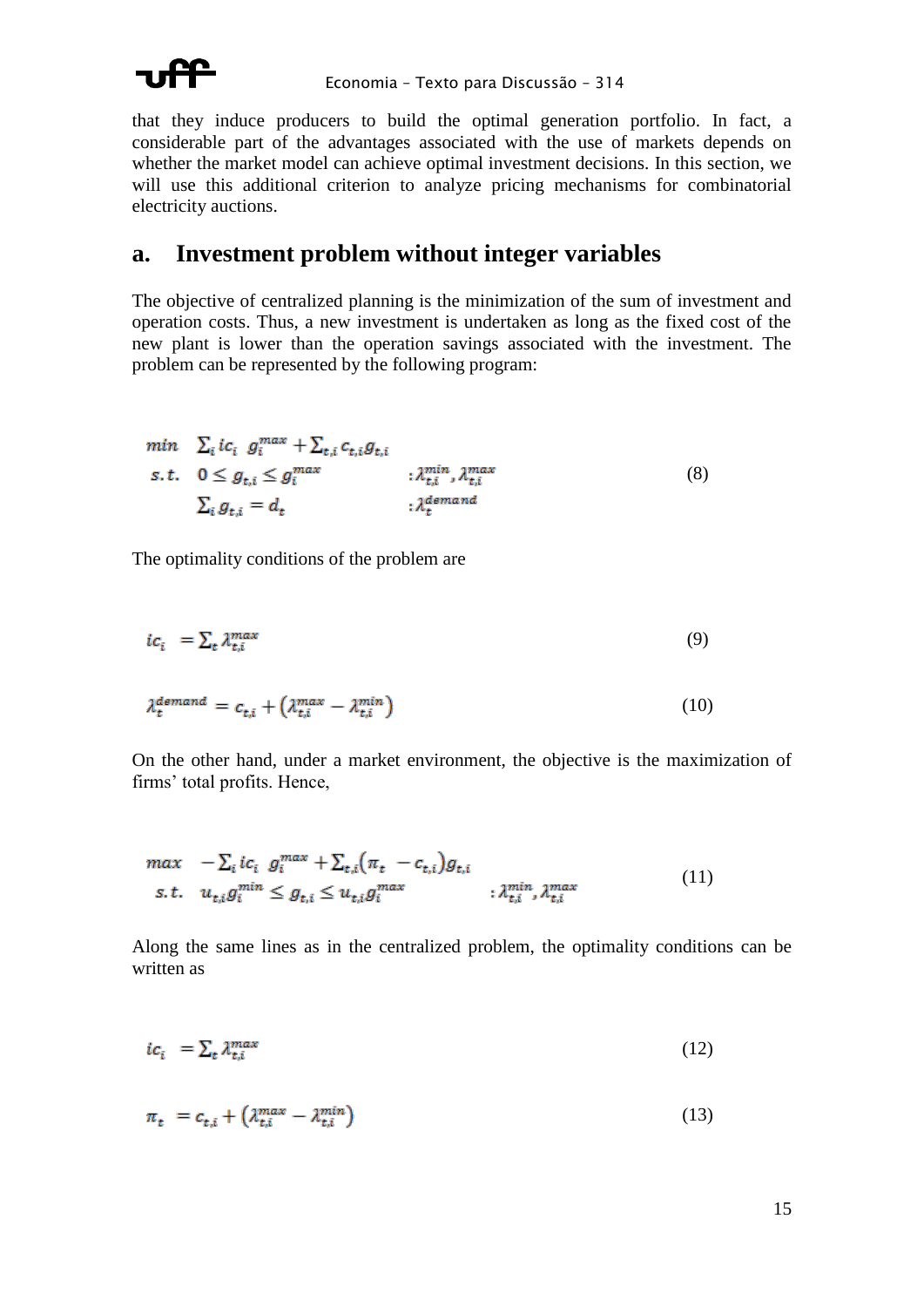

That is, the new investment is undertaken as long as the profits associated with the new plant's production are equal to or greater than the investment cost. When the market price is set to  $\lambda_t^{demand}$ , the results obtained with both models are the same. Therefore, the generation portfolio obtained under a market environment is optimal. Equivalently, defining market prices as the shadow price of the balance equation gives optimal longterm signals.

It is worth to illustrate the problem by means of a simple example, where the possible investments are restricted to three technologies:

- Tech1 has no investment costs and a high operation cost (these are the typical characteristics of non-served energy)
- Tech2 has fixed costs defined by IC2, and intermediate operation costs
- Tech3 has the highest investment cost and the lowest operation cost

[Figure 6](#page-14-0) shows the efficient solution for the use of available technologies. For instance, if some megawatt will be used for a number of hours higher than H2, the best solution is to build that megawatt of Tech3, whereas within H2 and H1, the best investment is of Tech2.



<span id="page-14-0"></span>**FIGURE 6. ADAPTED GENERATION PORTFOLIO.**

Once H1, H2 and H3 are obtained, the optimal investment can be calculated as in [Figure](#page-14-1) [7.](#page-14-1)



<span id="page-14-1"></span>**FIGURE 7. INVESTMENT FOR THE ADAPTED GENERATION PORTFOLIO.**

Let us analyze, as an example, the way in which market prices allow producers recovering their investment costs in Tech3. In the period from H2 to H, Tech3 sets the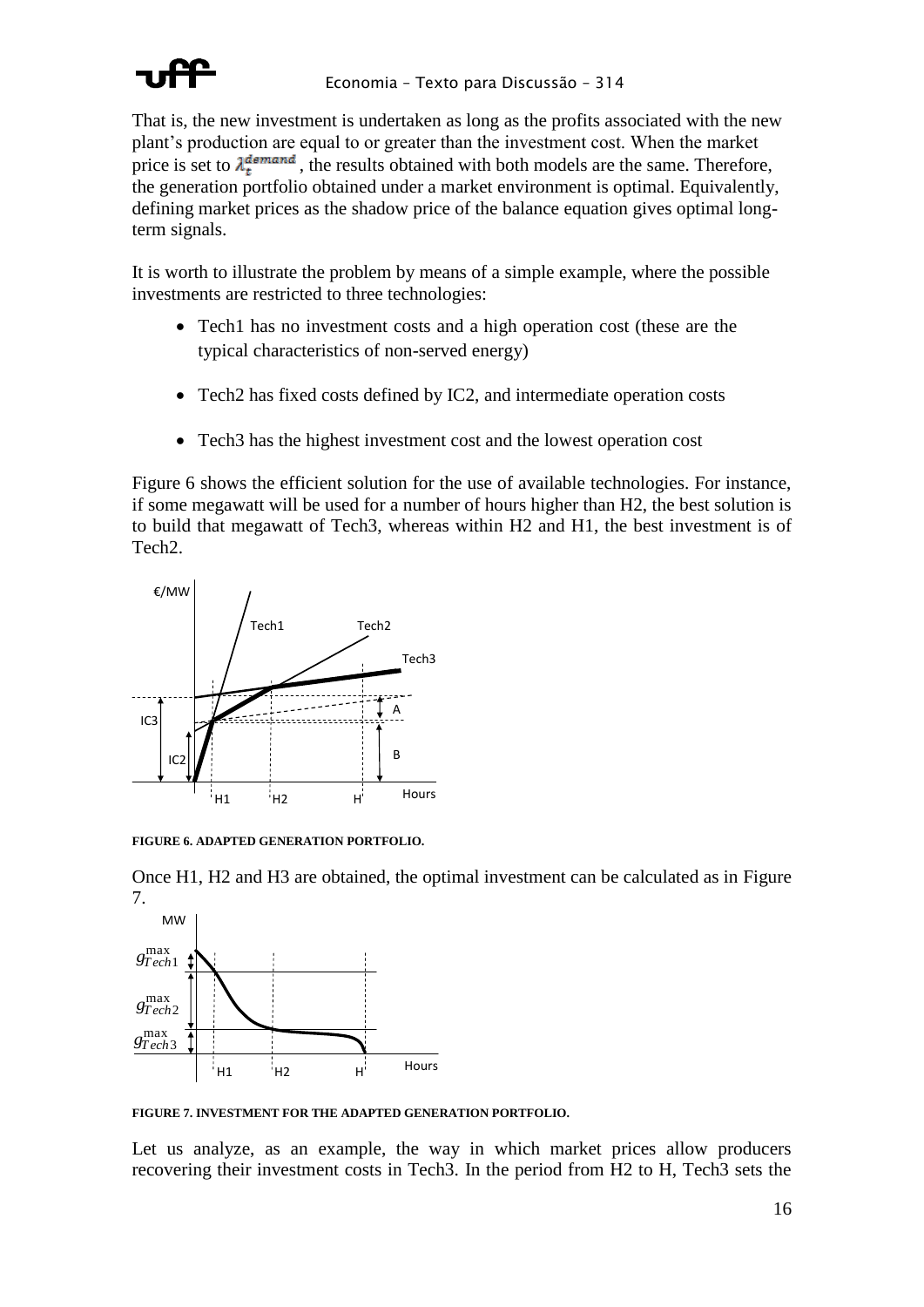

price, and thus it is equal to Tech3's variable cost. This price is enough to pay for Tech3's operation cost, but it does not give any payment to compensate for the investment cost. From H1 to H2, the price is equal to Tech2's variable cost, and thus Tech3 receives operation profits equal to the difference between Tech2's variable cost and its own variable cost (represented by the segment A of Figure 6). In the hours from zero to H1, the segment B of Figure 6 represents Tech3's profits. By construction,  $A +$  $B = IC3.$ 

It is important to highlight that the central idea behind the previous analysis is the description of the decision-making process to obtain the adapted generation portfolio, or equivalently, the generation portfolio that minimizes the system cost. The question is whether it is possible to design a pricing mechanism that plays the same role when integer variables are considered in the operation problem.

#### <span id="page-15-0"></span>Long-term signals under integer non-convexities  $\mathbf{b}$ .

Under perfect competition, a certain firm decides to build a new power plant as long as the operation revenues that the plant can obtain from selling energy in the spot market are higher than the corresponding investment costs. If a change in the spot market rules results in lower operation profits, this will surely affect future investment decisions. One of the primary features of the pricing scheme analyzed above, in the context of continuous operation, is that spot prices are used to cover investment costs in inframarginal units. From the example represented in Figure 6 and Figure 7, investing in Tech3 is justified as long as more expensive technologies set the spot price during hours H2. Formally, this property is represented by equation of (12).

In this view, spot prices are not only signals for the optimal operation of the system, but also for the optimal investment. To put it another way, when analyzing different pricing schemes with regard to operation incentives, the question was whether the price incentivizes supra-marginal units to be willing to enter into the spot market, or conversely, it represents an incentive to shut down plants that should be producing. Hence, it might seem that base-load plants -in the sense of plants producing under any pricing scheme– would not be affected by a change of pricing rules. However, if the long-term problem is taken into account, lower spot prices makes them to earn less operation profits, and thus to deviate from optimal investment decisions. This is the central idea that we will exploit in this section, with the aim of designing a pricing scheme that incentivizes not only the optimal operation, but also the optimal investment. From the cost minimization point of view, optimal investment decisions are taken to maximize savings associated with an additional megawatt of a certain technology. To gain some intuition on the problem, consider the case of the base-load technology. The idea of the investment problem is that, in a centralized problem, an investment in one megawatt of the base-load technology is undertaken as long as its investment cost is less than the operation savings associated with producing one megawatt with the base-load technology. In a problem without non-convexities, this savings can be viewed as the difference between the variable cost of the marginal plant and the base-load technology variable cost. The previous problem, on the other hand, implies the same condition in the investment problem. However, an additional megawatt of base-load technology also represents savings with regard to fixed costs -startups...- of marginal power plants. When the market pays for fixed operation costs in a discriminatory manner, infra-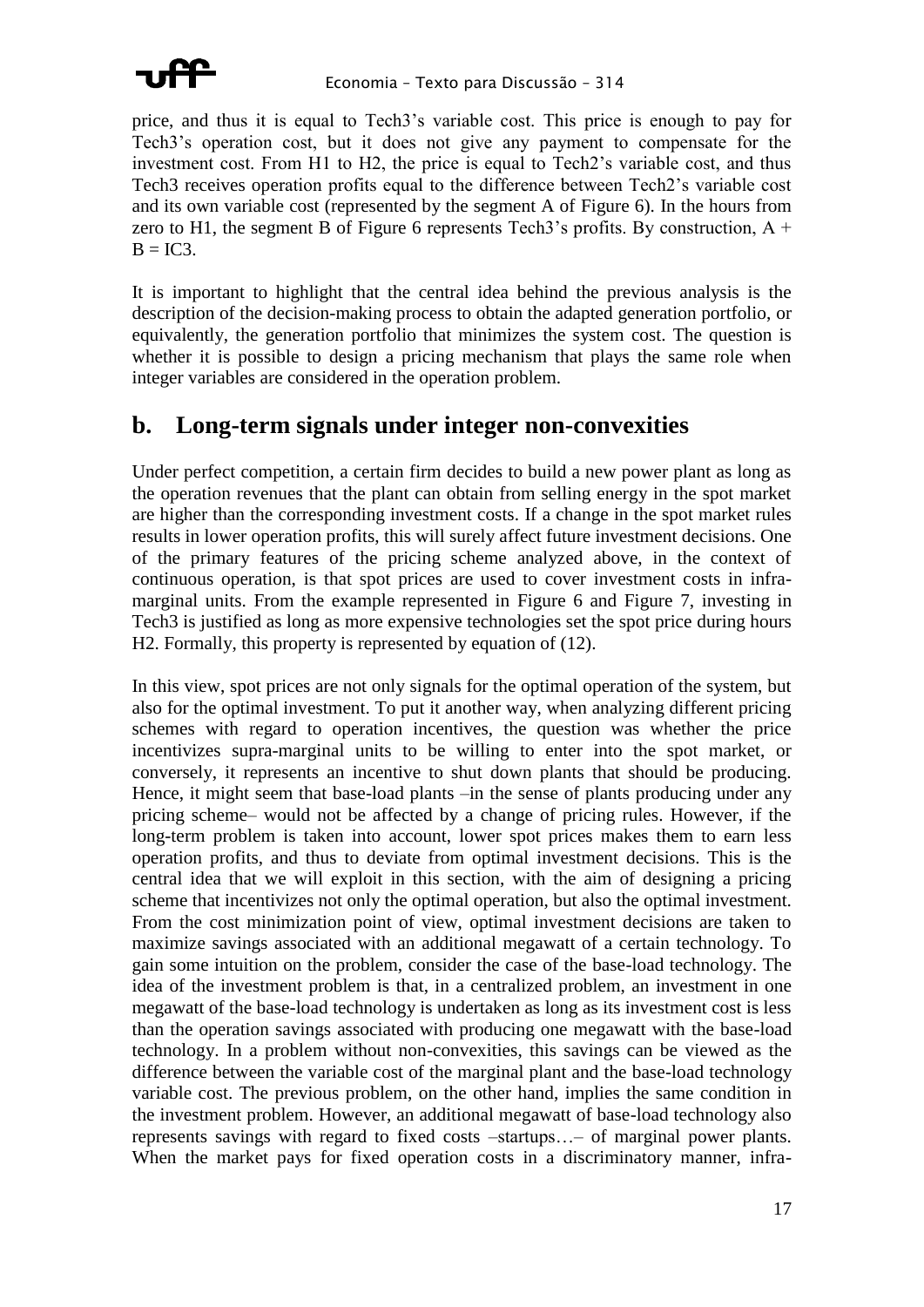

marginal units do not receive signals associated with the savings corresponding to marginal plants' fixed costs.

To illustrate the previous idea, it is possible to consider the following simple example, represented in [Table 1.](#page-16-0) There are two available technologies, just one hour, and one additional megawatt is necessary in the system. Note that both the start-up and the investment costs are normalized to a unit investment, that is, the total cost of divided by the maximum output of the plant.

|                                                                                         | Tech <sub>1</sub> | Tech <sub>2</sub> |
|-----------------------------------------------------------------------------------------|-------------------|-------------------|
| Variable Cost $(\mathcal{E}/MW)$                                                        |                   |                   |
| Unit Start-up Cost $(\epsilon/MW)$                                                      |                   |                   |
| Unit Investment Cost $(\text{\ensuremath{\mathsf{f}}}/\text{\ensuremath{\mathsf{M}W}})$ | $\Omega$          |                   |

<span id="page-16-0"></span>**TABLE 1. TWO-TECHNOLOGY EXAMPLE.**

In addition, let us assume that both technologies are required to start up. Whether to invest in Tech1 or Tech2 is decided based on:

Total Cost (Techn1) = 
$$
g_{Tech1}^{max}(5+4)
$$
 > Total Cost(Techn2) =  $g_{Tech2}^{max}(3+2+2)$ 

That is, Tech2 is cheaper than Tech1. However, under a pricing proposal based on a price equal to the variable cost, plus a discriminatory payment, the price signal received is

# Total Cost (Tech2) =  $g_{Tech2}^{max}(3 + 2 + 2)$  > Total Income(Tech2)<br>=  $g_{Tech2}^{max}VarCost(Tech1)$

and hence the signal sent by the spot market is that the optimal investment is to build one extra megawatt of Tech1. The intuition behind the problem with the previous pricing scheme is that the start-up cost of Tech1 is covered by a side payment, and hence it is not a signal for the investment in Tech2. The central idea of the following reasoning is to show how that signal can be included in the market prices.

As pointed out in (Kahn, 1988), one of the first steps for marginal cost pricing is to define the unit investment. To put it another way, we are interested in defining the cost of an incremental unit of output. The most usual way of doing so is to consider that a unit investment in any technology, say in CCGT, allows producing one extra megawatt, which has a cost defined by the variable cost associated with the technology. Implicitly, this model assumes that short-term fixed costs (startup and shutdown costs, etc.) are the same as the ones corresponding to a large power plant. That is, a unit investment would be able to produce only one megawatt, but for doing so, it would be forced to pay for the same fixed costs as a large power plant. In contrast, we will assume that there are no economies of scale, so that the small power plant representing the incremental block of production will have, in addition to small capacity, small short-term fixed costs. This approach is aimed at representing that the relevant cost of an additional unit is not only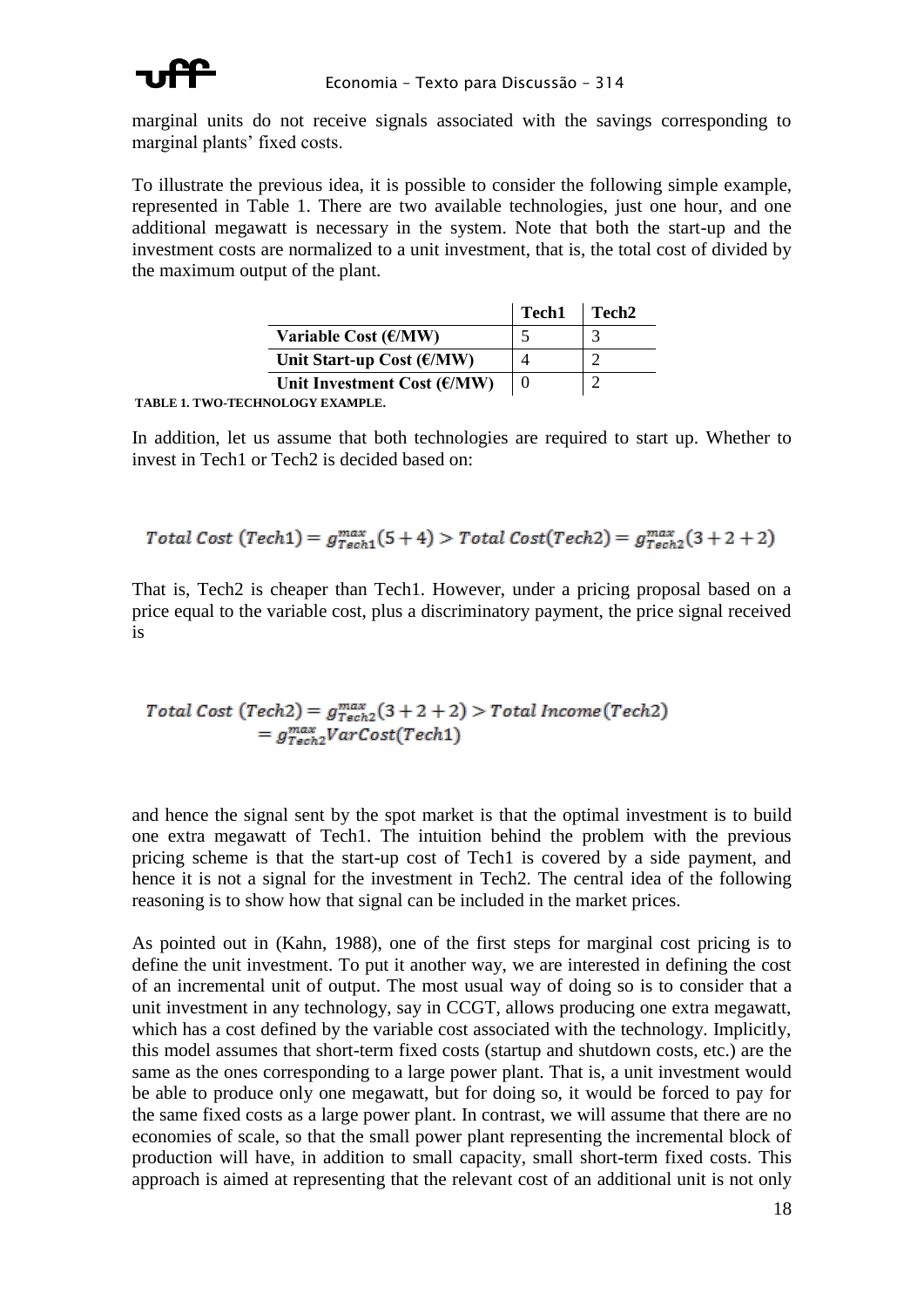

the corresponding variable cost, but also the associated part of short-term fixed costs. Therefore, we will model investments using a variable representing the small power plant as a whole, which will be termed as  $x_i$ . Furthermore, the absence of economies of scale implies that  $x_i$  can take any value. In this view, the small power plant will be defined by some standardized capacity  $x_i g_i^{\text{max}}$ , the corresponding variable cost  $c_{t,i}$ , and the unit fixed costs at maximum capacity: the online cost  $co_i x_i$ , and the startup cost  $cs_i x_i$ . The logic for that definition is that, although in the short term startup costs and the like are fixed costs, when deciding on investments, power producers can decide on the size of the plants, and thus on the relative value of the fixed costs. In this view, considering no economies of scale is equivalent to consider that the power plant can be made of any size. This will be discussed below.

With that in mind, we can write the analogue to investment problem [\(8\)](#page-13-1) using the following model:

$$
max \t -\sum_{i} ic_{i}x_{i} + \sum_{t,i} (\pi_{t} - c_{i,t})g_{t,i} - co_{i}x_{i}u_{t,i} - cs_{i}x_{i}v_{t,i}
$$
  
s.t.  $u_{t,i}x_{i} g_{i}^{min} \leq g_{t,i} \leq u_{t,i}x_{i} g_{i}^{max}$   
 $u_{t,i} = u_{t-1,i} + v_{t,i} - w_{t,i}$   
 $u_{t,i}v_{t,i}u_{t,i} \in \{0,1\}$  (14)

In addition, the problem can be reformulated as

$$
max \t -\sum_{i} ic_{i}x_{i} + \sum_{t,i} (\pi_{t} - c_{i,t})g_{t,i} - co_{i}u_{t,i} - cs_{i}v_{t,i}
$$
  
s.t.  $u_{t,i}g_{i}^{min} \leq g_{t,i} \leq u_{t,i}g_{i}^{max}$   
 $u_{t,i} = u_{t-1,i} + v_{t,i} - w_{t,i}$   
 $u_{t,i}, v_{t,i}, w_{t,i} \in \{0, x_{i}\}$  (15)

where  $x_i$  can take any value. In principle, the problem is still a nonconvex one, so the definition of a linear pricing scheme is still impossible. However, it is possible to exploit the fact that  $x_i$  is a continuous variable. As power producers can build infinitely small plants of any technology, i. e.  $x_i$  can be as small as required, any cost related to the duality gap can be eliminated without cost, by substituting one unit by several smaller units. For instance, consider that a certain marginal plant is producing at its maximum capacity in one hour of the time scope, below its maximum output in another hour, and not producing the rest of the hours. It is always possible to substitute it by two smaller plants of the same technology, with added capacity equal to the large one, so that one of them is producing in the first hour and both of them are producing in the second hour. Though there are no economies of scale and the substitution is costless, it allows eliminating the duality gap.

The idea behind the following reasoning is that such problem is equivalent to a linear problem. In fact, the duality gap will be way from zero when the startup and online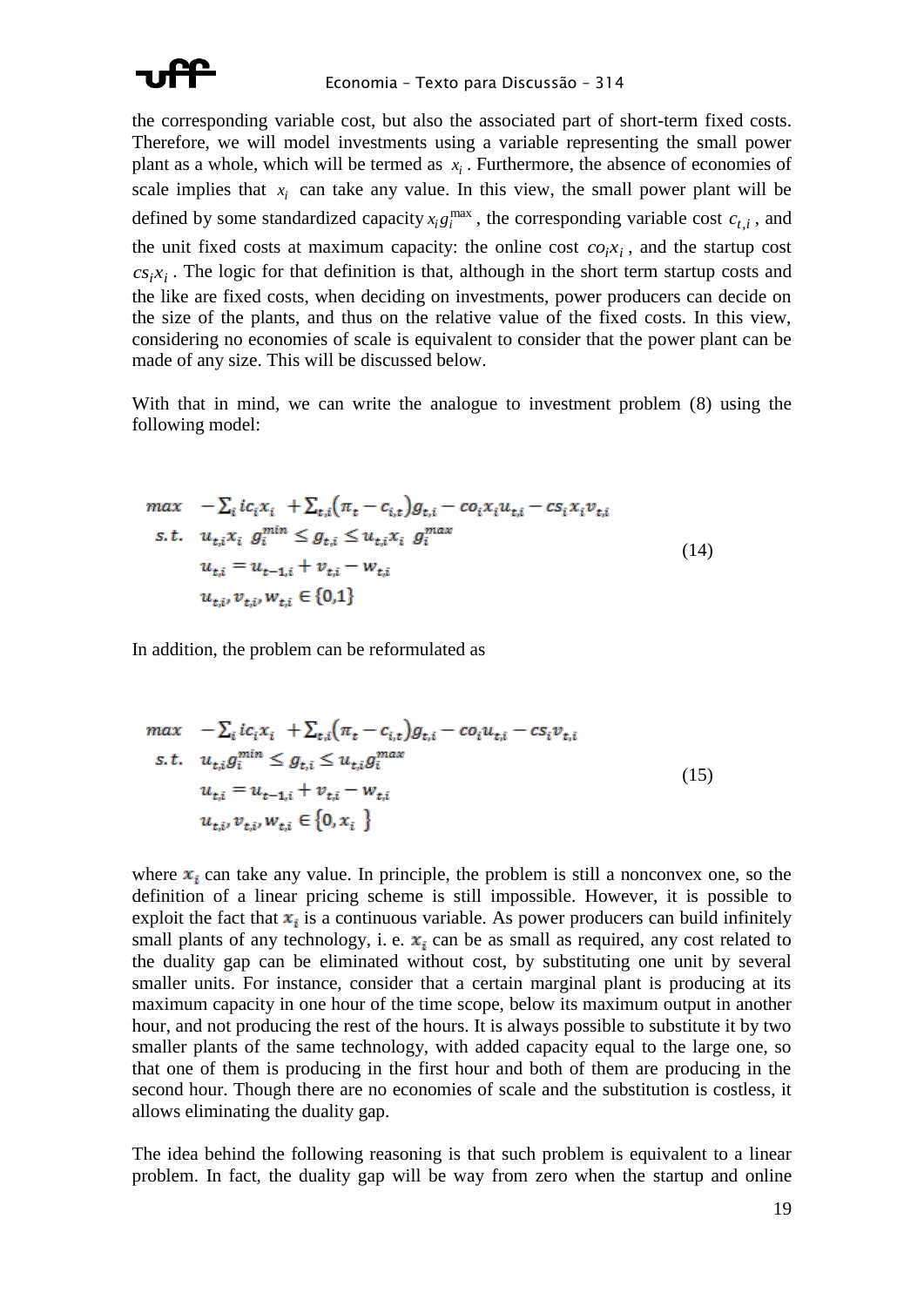

variables are below their limits in the linear relaxation of the problem. However, this will only happen when the amount of plants in the problem, or equivalently, the subscript  $i$  is fixed at some relatively low value. But, from the investment standpoint, this is not necessary because power producers can undertake, in principle, any profitable investment. Therefore, if the number of possible plants is high enough (higher than the highest demand in the scope of the problem), the optimal solution will only contain variables at their integer limits. This is the definition of the integrality property, so the solution of the linear relaxation is the same as the integer solution. The property that we have exploited above is that it is possible to consider an ideal generation portfolio made up of many small power plants. And that is possible as long as there are no economies of scale. The linear relaxation of the problem is:

$$
\begin{aligned}\n\max \quad & -\sum_{i} i c_{i} x_{i} + \sum_{t,i} \left( \pi_{t} - c_{i,t} \right) g_{t,i} - c s_{i} u_{t,i} - c s_{i} v_{t,i} \\
\text{s.t.} \quad & u_{t,i} g_{i}^{min} \leq g_{t,i} \leq u_{t,i} g_{i}^{max} \\
& u_{t,i} = u_{t-1,i} + v_{t,i} - w_{t,i} \\
& 0 \leq u_{t,i}, v_{t,i} \leq x_{i} \\
& \qquad \qquad \vdots \\
\lambda_{t,i}^{n} \lambda_{t,i}^{n} \\
& \qquad \qquad \vdots \\
\lambda_{t,i}^{u} \lambda_{t,i}^{v} \\
& \qquad \qquad \vdots \\
\lambda_{t,i}^{u} \lambda_{t,i}^{v}\n\end{aligned}
$$

and the optimality conditions of this problem, with respect to investment decisions, is

$$
ic_i = \sum_t \lambda_t^u \tag{17}
$$

where the Lagrange multiplier is defined by

$$
co_i + \left(g_i^{min} \lambda_{t,i}^{min} - g_i^{max} \lambda_{t,i}^{max}\right) + \left(\lambda_{t+1}^{online} - \lambda_t^{online}\right) + \lambda_{t,i}^{u} = 0 \tag{18}
$$

The investment signal in this problem takes into account fixed operation costs. Note also that, following the same reasoning (modeling investments in small power plants), the inclusion of additional technical constraints, such as ramps or reserve constraints, does not change the previous results.

#### Analyzing the "small plants" assumption  $\mathbf{c}$ .

In practice, economies of scale often exist. For instance, a CCGT cannot be found in the market with a maximum output of 10 MW. This minimum-size requirement would prevent the investment variable  $x_i$  to take any value, but it will be an integer variable. Consequently, there would be non-convexities associated with the investment variable. That problem was pointed out in (Scarf, 1994), where it was shown, using a simple example, that some technologies, in spite of having more expensive average costs, led to lower total costs in the system. The idea behind the example is that, when the size of the smallest plant available in the system is relatively large with respect to the system demand, the duality gap (the cost associated with the minimum-size requirement) could be significant and it is worth to invest in plants that are more expensive, in order to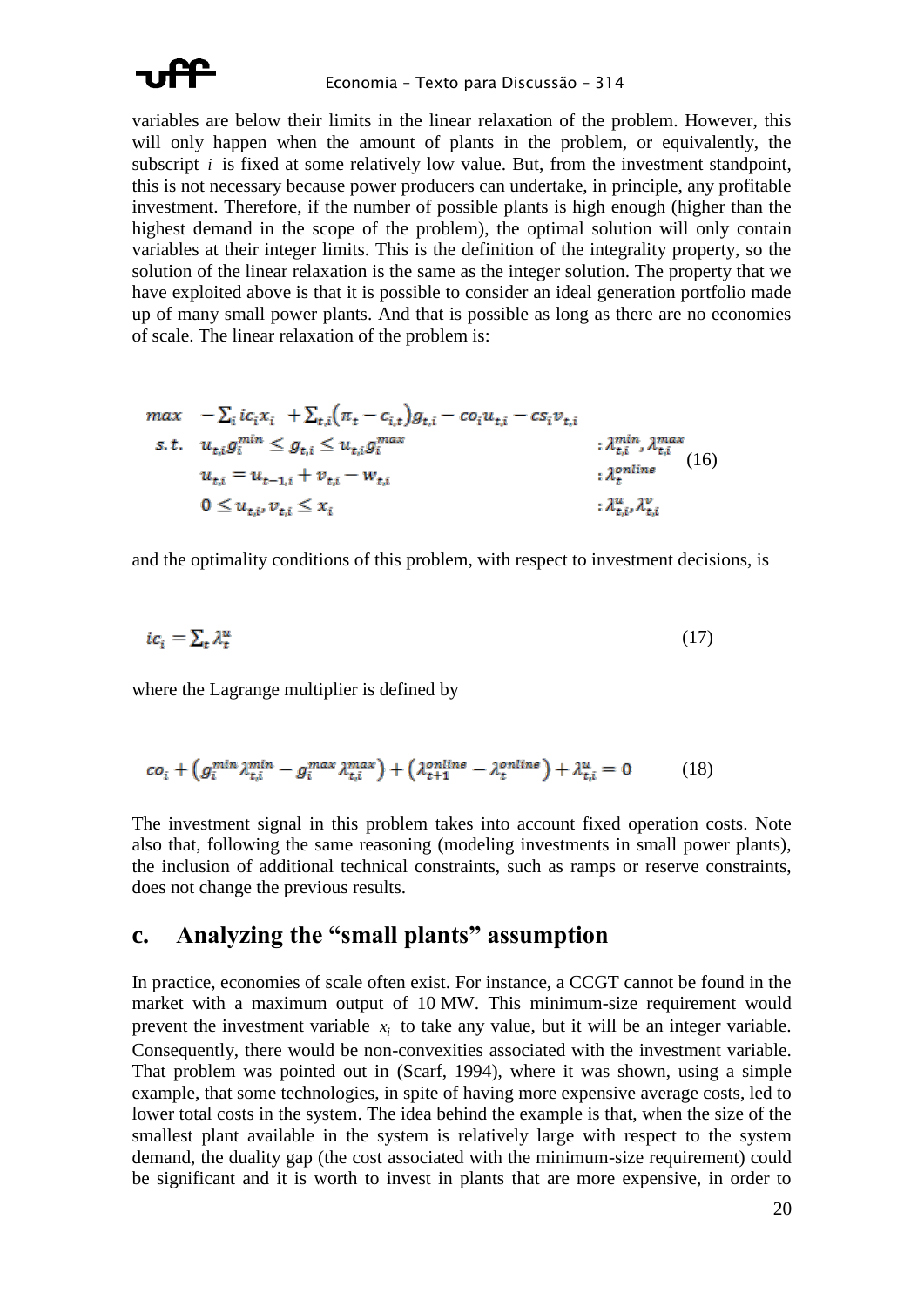

minimize it. The example points out that, if the duality gap is significant in a certain industry, linear prices may be misleading signals. When the number of required plants is low and the demand is inelastic, the size effect represents the savings related to reducing the duality gap. Linear prices cannot capture this effect, as they do not represent the duality gap, and thus give incomplete signals.

Nonetheless, if the required number of plants are high enough, or equivalently, if the minimum size of the plants is small enough, the duality gap will be low. Moreover, in practice the system demand is subject to great uncertainty, especially with horizons as the ones required to deciding on investments. When the demand uncertainty is higher than the minimum size of the power plants, the economies of scale cannot be certainly defined, and they tend to disappear. Both features, which are associated with developed power systems, allow disregarding such economies of scale. When there are significant economies of scale (as it could be the case in a small power system), it is not clear whether competition is practicable. A small number of plants, together with large economies of scale, would suggest the possibility of a natural monopoly. In that case, the industry will likely benefit from organizing production under a centralized planning, and hence the problem of defining the pricing scheme will be irrelevant.

The previous problem, however, does not take into account the duality gap. In this regard, any pricing scheme providing signals according to this model will not represent the cost associated with the duality gap. To put it another way, any investment that is profitable to lower the duality gap, but that it is not without considering the integrality of the problem, will not be undertaken.

## <span id="page-19-0"></span>5. **Numerical example**

This example is aimed at illustrating the long-term effects of different pricing schemes, using the same reasoning as the previous section. The main idea behind the methodology is to analyze the revenues associated with the investments under two pricing schemes, so that the long-term signals given by each pricing mechanism determines the generation portfolio. To do so, we will use the static planning criteria described above, so that each plant will modify its capacity until operation profits are equal to investment costs. The example considers a time scope of seven hours. In this regard, the fundamental mechanism for producers to balance investment costs and operation profits are rather inflexible in this simplified example with only seven periods. Thus, some input data of the example –e. g. variable costs– are defined to avoid numerical problems.

With regard to the system demand definition, in addition to each hour demand, it is imposed that the total capacity of the system must exceed a certain value, in order to represent the economic impact of peak periods, which have not been explicitly modeled.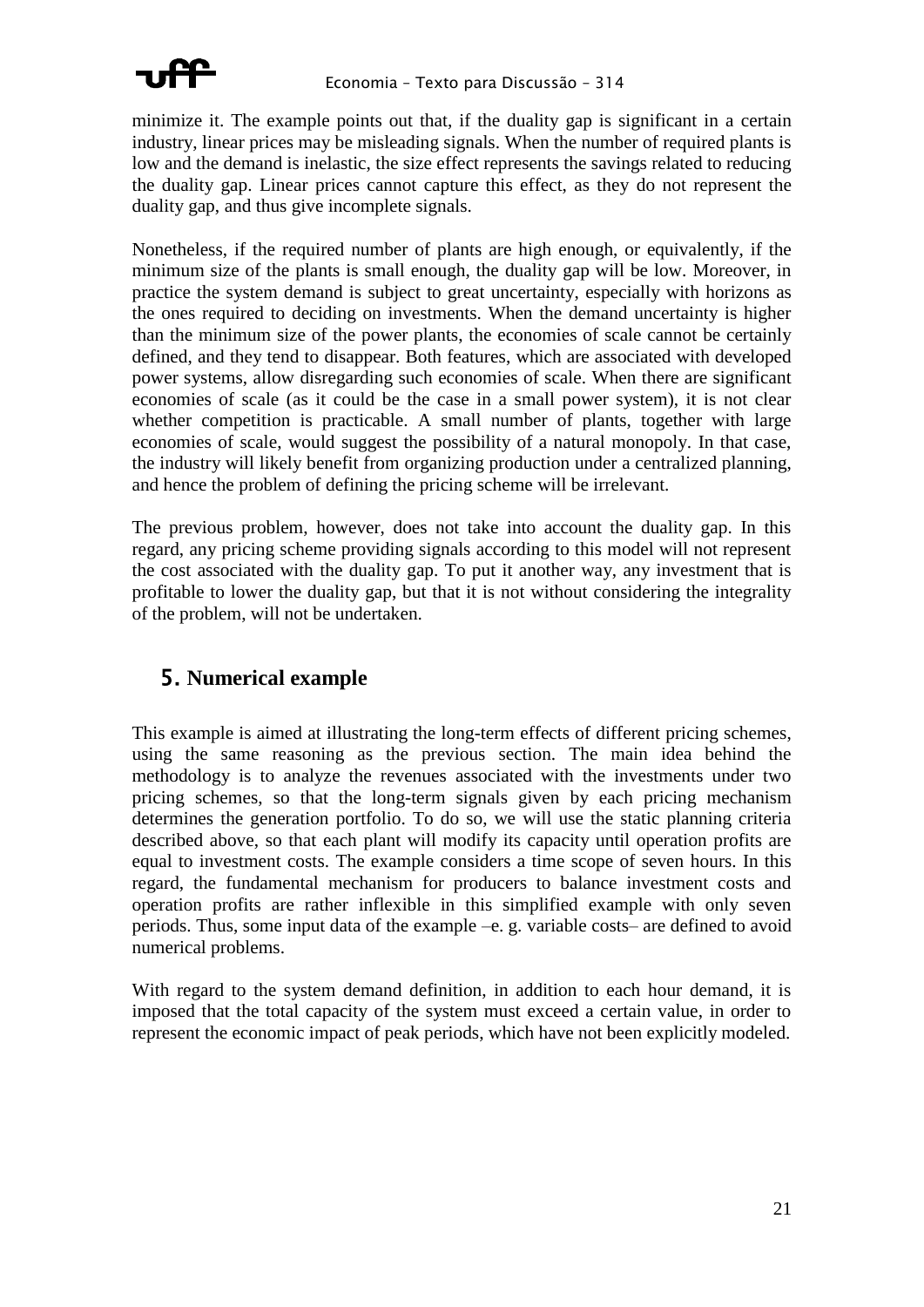

Economia – Texto para Discussão – 314

|                    | 11 1 | h2      | 11. | h4  | h5  | h6  | h7  | Total capacity |
|--------------------|------|---------|-----|-----|-----|-----|-----|----------------|
| <b>Demand</b> (MW) | 300  | 400 515 |     | 850 | 600 | 220 | 120 | 1000           |

**TABLE 2. DEMAND DATA.**

|    | Variable cost   Online cost<br>(E/MWh) | $(\epsilon/h)$ | Start-up cost<br>$(\epsilon)$ | Investment<br>$cost(\text{E}/MWh)$ | Capacity<br>(MW) |  |
|----|----------------------------------------|----------------|-------------------------------|------------------------------------|------------------|--|
| g1 | 2.5                                    | 33.33          | 42.5                          | 3.5083                             | 100              |  |
| g2 |                                        | 16.67          | 50                            | 1.7667                             | 100              |  |
| g3 | 3.73                                   | 12             | 89.33                         |                                    | 100              |  |

**TABLE 3. GENERATION DATA.**

#### **a. Prices obtained from the linear relaxation**

Firstly, we will analyze the results corresponding to defining the spot price equal to the linear relaxation (note that this pricing rule is related to some examples in the  $US^4$ ), as proposed in section [4.b.](#page-15-0) These results are represented in [Table 4](#page-20-0) and [Table 5.](#page-20-1)

|    | Capacity | Operation<br>cost | Investment<br>cost | Income | Net profits |  |
|----|----------|-------------------|--------------------|--------|-------------|--|
| g1 | 250      | 4665              |                    | 5542   |             |  |
| g2 | 330      | 3815              | 583                | 4398   |             |  |
| g3 | 420      | 559               |                    | 1559   |             |  |

<span id="page-20-0"></span>**TABLE 4. GENERATION PORTFOLIO ADAPTED TO THE PRICING SCHEME PROPOSED IN THIS PAPER**

|                                    | hl  | h2  | h3  | h4   | h5   | h6   | h7   | <b>SP</b> |  |
|------------------------------------|-----|-----|-----|------|------|------|------|-----------|--|
| g1                                 | 250 | 250 | 250 | 250  | 250  | 220  | 120  | 53        |  |
| g2                                 | 50  | 150 | 265 | 330  | 330  |      |      | 88        |  |
| $\overline{\mathbf{g3}}$           |     |     |     | 270  | 20   |      |      | 200       |  |
| Price                              | 3.2 | 3.2 | 3.2 | 4.75 | 3.85 | 2.83 | 2.83 |           |  |
| Total generation cost: $10038 \in$ |     |     |     |      |      |      |      |           |  |

<span id="page-20-1"></span>**TABLE 5. PRODUCTION AND PRICES CORRESPONDING TO THE PRICING SCHEME IN THIS PAPER.**

Under this pricing scheme, spot prices in all periods include the impact of online costs. For instance, the price set by g2 in h1, h2 and h3 is not only its variable cost, but also its online cost divided by its capacity.

On the other hand, with regard to the part of revenues that is not associated to spot prices, g1 receives a side payment equal to part of its online costs associated with production in h6 and h7, which is proportional to the capacity that is online but not producing in these hours. Thus, the unit earns a side payment equal to 0.33x(250-220) in h6, and 0.33x(250-220) in h7. Analogously, g2 earns a compensation for part of its online costs equal to  $0.17x(330-50)$  in h1, to  $0.17x(330-150)$  in h2 and to  $0.17x(330-150)$ 265) in h3. Finally, g3 earns a side payment compensating for not only its online costs,

<sup>&</sup>lt;sup>4</sup> "Real-time prices are set by the ideal dispatch pass, in which inflexible (i.e., they must operate at zero or their maximum output) gas turbines are dispatched economically over their entire operating range, even if they are not actually capable of running at anything other than zero or their maximum output." Federal Energy Regulatory Commission Order, FERC Docket No. ER05-1123-000, July 19, 2005.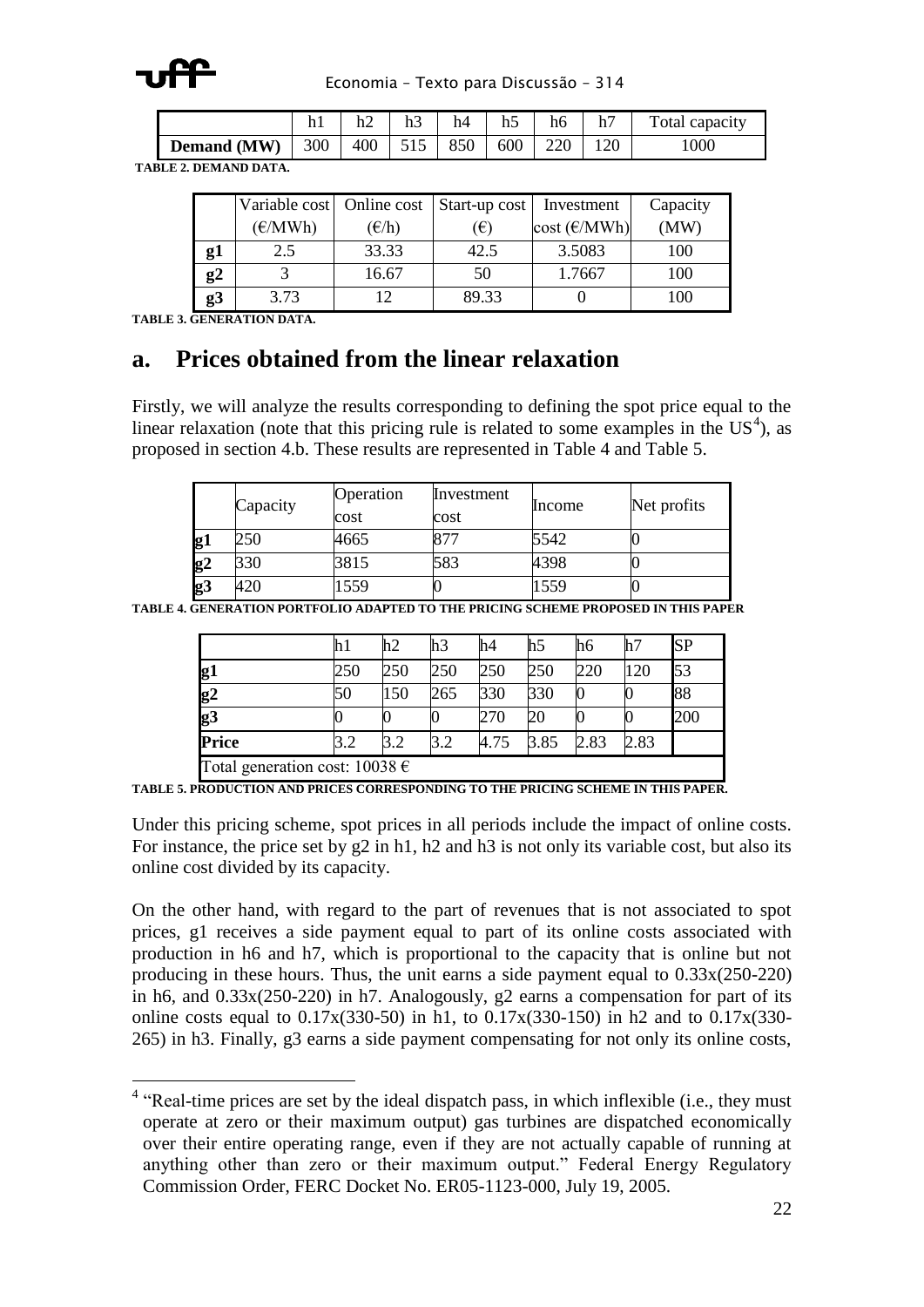but also for its start-up costs. Thus, g3 earns 0.12x(420-20) corresponding to online costs in h5, and  $0.12x(420-270)$  plus  $0.89x(420-270)$  in h4, the first term representing online costs and the second start-up costs.

## **b. Prices equal to variable cost of marginal plant**

Firstly, we analyze the generation portfolio resulting from the pricing scheme proposed in (O'Neill et al., 2003), where spot price is the variable cost of the marginal unit in each period. The mechanism also defines side payments to the power plants that do not cover their operation costs. The corresponding results are represented in [Table 6](#page-21-0) and [Table 7.](#page-21-1)

|             | Capacity | Operation<br>cost | Investment<br>cost | Income | Net profits |
|-------------|----------|-------------------|--------------------|--------|-------------|
| g1          | 200      | 3852              | 702                | 4553   |             |
| $_{\rm g2}$ | 190      | 2925              | 336                | 3261   |             |
| g3          | 610      | 3843              |                    | 3843   |             |

<span id="page-21-0"></span>**TABLE 6. GENERATION PORTFOLIO ADAPTED TO THE PRICING SCHEME PROPOSED IN (O'NEILL ET AL., 2005).**

|                                    | h1         | h2   | h3   | h4   | h5   | h6  | h7  | <b>SP</b> |
|------------------------------------|------------|------|------|------|------|-----|-----|-----------|
| g1                                 | <b>200</b> | 200  | 200  | 200  | 200  | 200 | 120 | 67        |
| g2                                 | 100        | 190  | 190  | 190  | 190  | 20  | 0   | 63        |
| g <sub>3</sub>                     | $\theta$   | 10   | 125  | 460  | 210  |     |     | 838       |
| <b>Price</b>                       | 3          | 3.73 | 3.73 | 3.73 | 3.73 |     | 2.5 |           |
| Total generation cost: $10620 \in$ |            |      |      |      |      |     |     |           |

<span id="page-21-1"></span>**TABLE 7. PRODUCTION AND PRICES CORRESPONDING TO THE PRICING SCHEME IN (O'NEILL ET AL., 2003).**

In this case, the price set by g3 in h4 is lower than the one obtained in the previous case, as it does not include any part of the fixed operation costs. This makes the income of g2 lower and thus the investment associated with g2 decreases. Consequently, g3 sets the price in two additional hours, h2 and h3, with respect to the linear price.

Spot prices set by g2, the ones corresponding to h1 and h6, do not include either fixed operation costs. Hence, the income corresponding to g1 is lower than in the previous case and the installed capacity of this technology decreases. In turn, this effect makes g1 to stop setting the price in h6.

Compared to the linear price case, it can be observed that the operation costs are higher in this case, and that the increase of operation costs is higher than the savings in investment costs. Therefore, some investments that could result in operation savings greater than their investment costs have not been undertaken. This implies that spot prices are too low to provide with enough long term incentives for the investment problem. When producers are deciding on the amount of new investments, they do not perceive –in terms of expected operation profits– the savings in fixed operation costs that would result from the new investments. Hence, producers build less base-load units than the ones required for an optimal generation portfolio. Such under-investment is compensated for with peaking plants.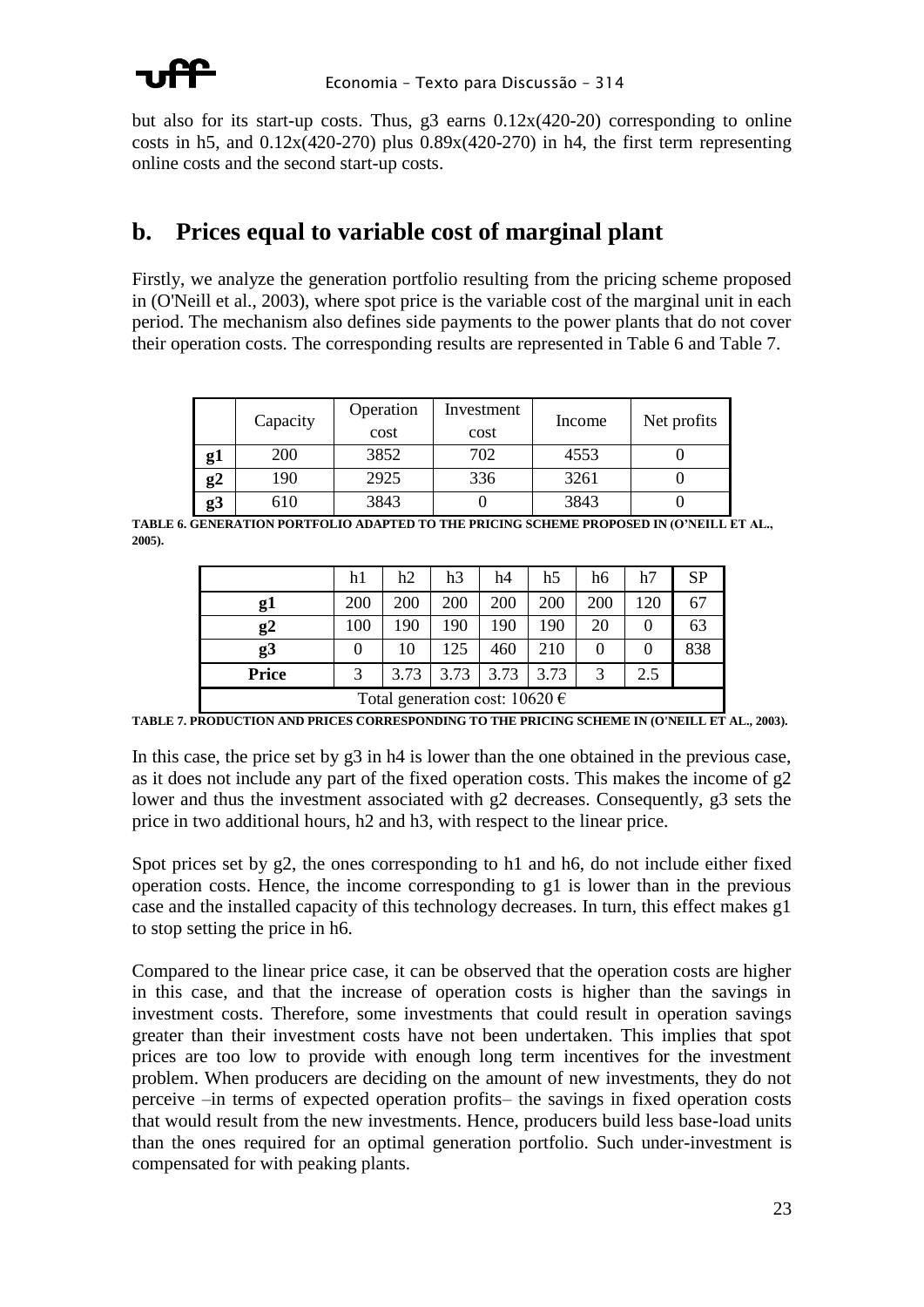

#### <span id="page-22-0"></span>6. **Concluding remarks**

We have shown that there is no unique definition for prices in a power auction with integer decisions that support a short-term competitive equilibrium. There are no linear prices that send the optimal short-term signals alone, without a side payment, due to duality gap, and one can find a wide range of combinations of marginal prices and side payments that represent optimal short-term signals. We have also shown that, when one considers long-term competitive equilibrium requirements, the range of possible solutions is significantly restricted. To show that, we consider a situation where plants are small compared to size of the system and to the magnitude of the uncertainty affecting long-term decisions. Under those hypotheses, if we consider explicitly that the infra-marginal rents that base-load generators receive have an influence on their investment decisions, and look for the prices that induce generation equipment to be optimal, we find that the prices defined by a very specific linear relaxation of the longterm problem turns out to be a single solution.

From the market design point of view, the results obtained in this paper allow pointing at a direct problem of day-ahead auction design. The increasing need of backup generation complicates significantly the operation of power systems. In particular, the amount of start-ups that are needed under considerable amount of renewable generation (typically non-dispatchable technologies) puts the representation of those integer decisions at center stage.

Moreover, we have shown the importance of the pricing methodology to choose the production technology portfolio. In a situation where technology choice is one of the most important challenges of power system planning, short-term prices may be an extremely useful mechanism to coordinate long-term decisions. But that requires that those short-term prices include relevant cost signals.

#### 7. **References**

- Benders, J.F., 1962. Partitioning procedures for solving mixed-variables programming problems. Numer. Math. 4, 238–252. doi:10.1007/BF01386316
- Bjørndal, M., Jörnsten, K., 2008. Equilibrium prices supported by dual price functions in markets with non-convexities. European Journal of Operational Research 190, 768–789. doi:10.1016/j.ejor.2007.06.050
- Caramanis, M., 1982. Investment decisions and long-term planning under electricity spot pricing. Power Apparatus and Systems, IEEE Transactions on 4640–4648.
- Hobbs, B.F., 2001. The Next Generation of Electric Power Unit Commitment Models. Springer Science & Business Media.
- Hogan, W.W., Ring, B.J., 2003. On minimum-uplift pricing for electricity markets. Working Paper, Harvard Electricity Policy Group.
- Joskow, P.L., Schmalensee, R., 1988. Markets for power: an analysis of electrical utility deregulation. MIT Press Books 1.
- Kahn, A.E., 1988. The economics of regulation: principles and institutions. Mit Press.
- Milgrom, P., 2004. Putting Auction Theory to Work, Cambridge University Press.
- Minoux, M., Vajda, S., 1986. Mathematical programming: theory and algorithms. Wiley New York.